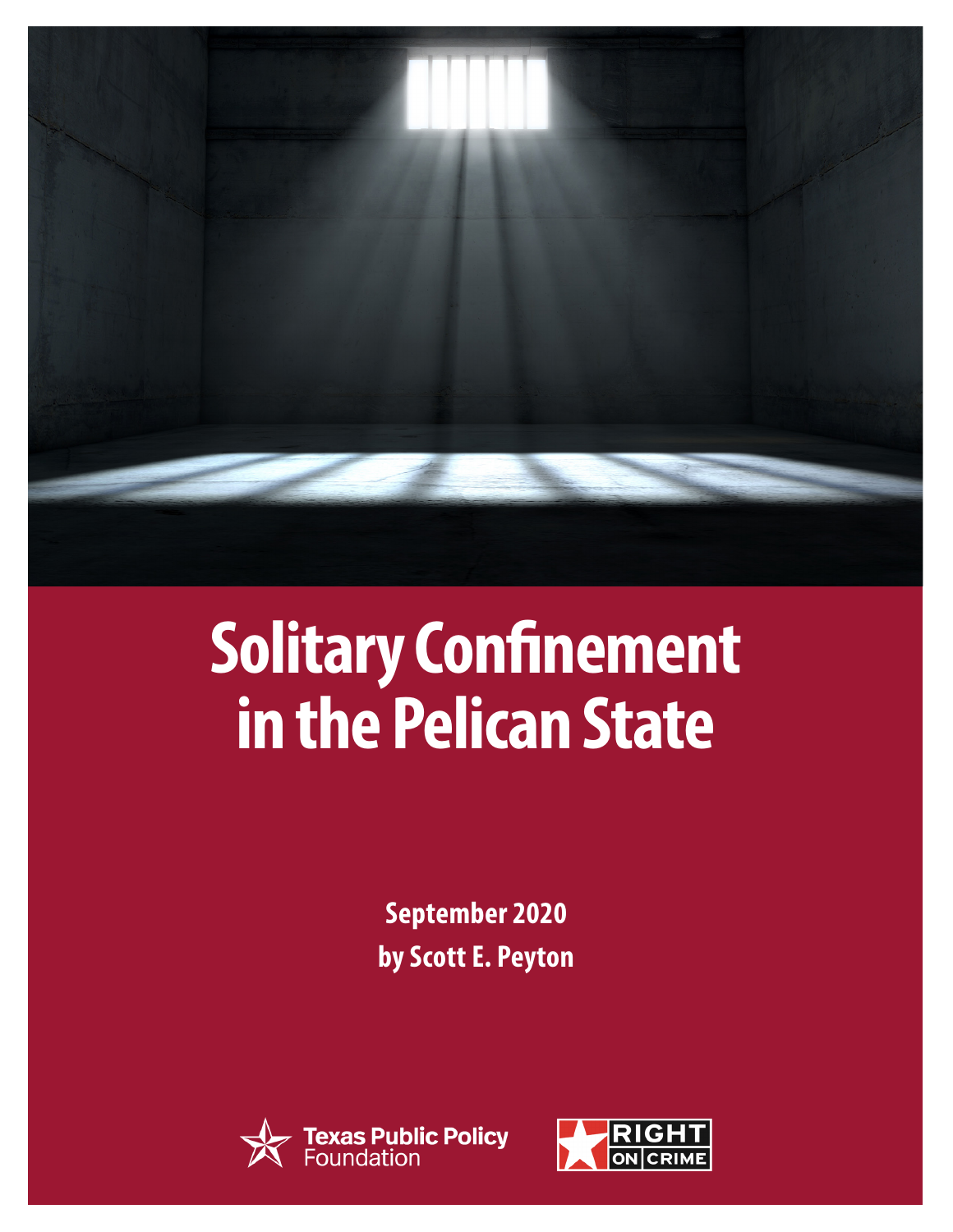# September 2020

by Scott E. Peyton<br>Texas Public Policy Foundation



## **Table of Contents**

| A History of Solitary Confinement and Louisiana's Penitentiary |  |
|----------------------------------------------------------------|--|
|                                                                |  |
|                                                                |  |
|                                                                |  |
|                                                                |  |
|                                                                |  |
|                                                                |  |
|                                                                |  |
|                                                                |  |
|                                                                |  |
|                                                                |  |
|                                                                |  |
| Current Use of Administrative Segregation in Louisiana  9      |  |
| Direct release from Administrative Segregation to Society10    |  |
|                                                                |  |
|                                                                |  |
|                                                                |  |
|                                                                |  |
|                                                                |  |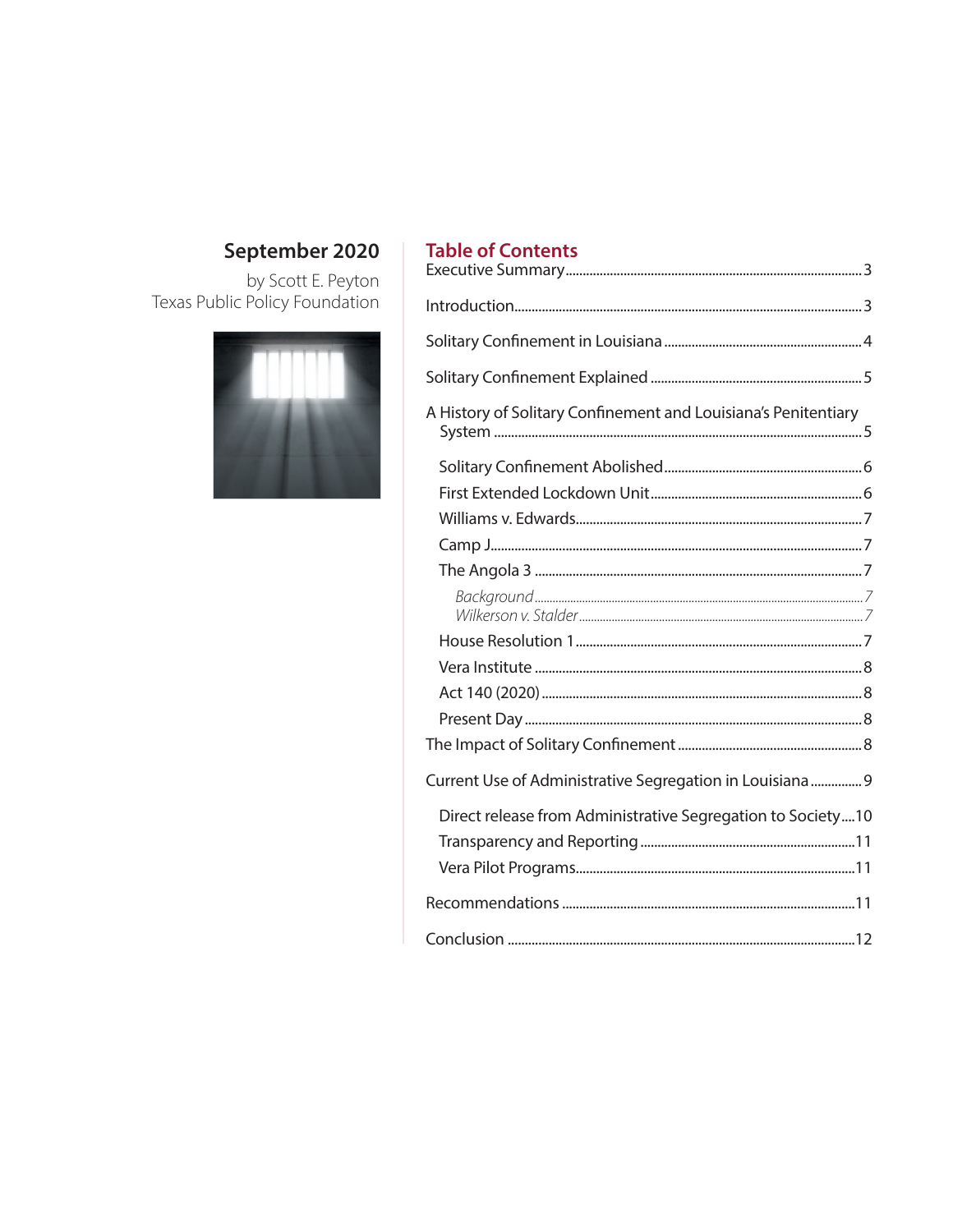# **Solitary Confinement in the Pelican State**

by Scott E. Peyton

#### <span id="page-2-0"></span>**Executive Summary**

Since the early 1800s, Louisiana has statutorily abolished the use of solitary confinement in the state prison system with one exception. This exception allows for the use of solitary confinement to enforce the police regulations of the penitentiary. However, police regulations are not defined, nor does the law address inmates in Department of Corrections (DOC) custody housed in parish jails, which account for over one half of the DOC inmates. The law remained unchanged until 2020 when an additional exception was added to limit the use of solitary for pregnant women.

Louisiana has one of the highest rates of incarceration in the United States. *Reforming Restrictive Housing: The 2018 ASCA-Liman Nationwide Survey of Time-in-Cell* report shows that Louisiana also has the highest percentage of male inmates in restrictive housing.

The history of Louisiana's penitentiary system and its use of solitary confinement are infamous. The Louisiana State Penitentiary was home of the Angola 3 who collectively served over 113 years in solitary confinement. Albert Woodfox, one of the Angola 3, served more time in solitary than any other inmate in the United States.

Studies have shown that persons subjected to extended periods of solitary confinement experience mental and physical health issues. In addition to the human cost of solitary, there are substantial financial costs associated with its use. However, there is limited data and research to indicate that the use of solitary is effective in making prisons safer.

It is recommended that the Louisiana Legislature revise and amend the current law regulating the use of solitary confinement. The law should be amended to include a definition of solitary confinement and to update the reference to police regulations to accurately reflect DOC's disciplinary policies. The law should be further amended to include all inmates in DOC custody, even those housed in parish jails. Additional recommendations include eliminating the practice of directly releasing inmates from solitary confinement, correctional officer training on de-escalation techniques, transparency in data collection and reporting of the use of solitary confinement, and the creation of a solitary confinement task force to review DOC's policies and practices regarding the use of solitary confinement.

#### **Introduction**

The ASCA-Liman Survey published in October 2018 reported that over 61,000 inmates were in restrictive housing throughout our nation's prisons in 2017 ([Association of State Correctional Administrators, 2018, p. 10\)](https://law.yale.edu/sites/default/files/area/center/liman/document/asca_liman_2018_restrictive_housing_released_oct_2018.pdf). Restrictive housing is one of many terms used to describe solitary confinement. The National Commission on Correctional Health Care (NCCHC) lists the various terms used to describe solitary confinement: "isolation; administrative, protective,

### **Key Points**

- Louisiana's solitary confinement law was enacted in the 1800s when the prison population consisted of 112 inmates.
- Louisiana has an extensive history of relying on solitary confinement as a punitive measure.
- Louisiana ranks #1 in percentage of inmates in segregation in the United States.
- The Louisiana Department of Corrections is working to address its reliance on solitary confinement.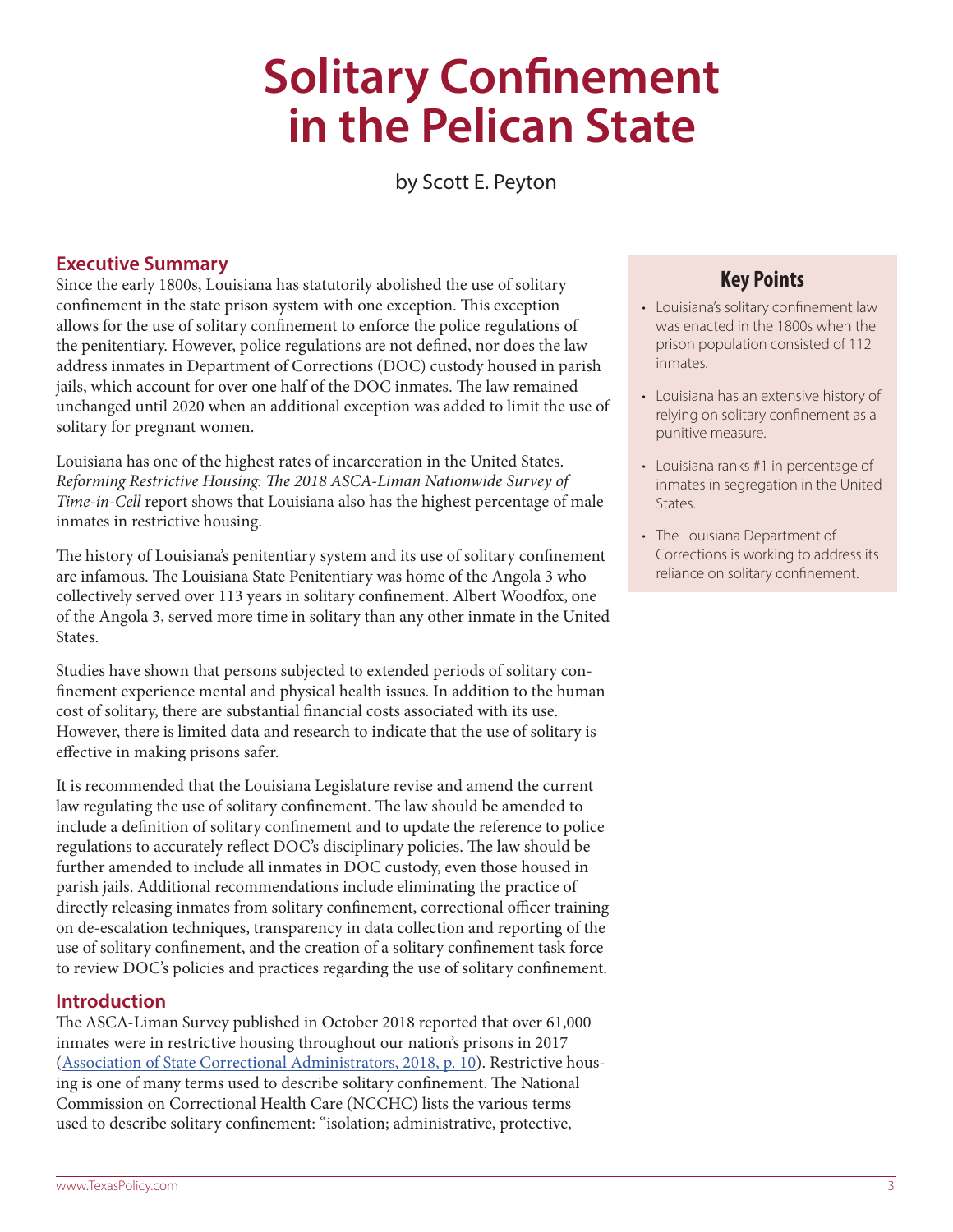<span id="page-3-0"></span>or disciplinary segregation; permanent lockdown; maximum security; supermax; security housing; special housing; intensive management; and restrictive housing units" ([NCCHC, 2020, Definition\)](https://www.ncchc.org/solitary-confinement).

Persons who have served time in solitary confinement report psychological impacts like loneliness and boredom, mental deterioration, self-harm, and suicide [\(Quandt et](https://solitarywatch.org/wp-content/uploads/2019/06/Louisiana-on-Lockdown-Report-June-2019.pdf)  [al., 2019](https://solitarywatch.org/wp-content/uploads/2019/06/Louisiana-on-Lockdown-Report-June-2019.pdf)). Even Pope Francis has weighed in on the issue and has referred to solitary confinement as "torture" citing studies that indicate, "the lack of sensory stimuli, the total impossibility of communication and the lack of contact with other human beings induce mental and physical suffering such as paranoia, anxiety, depression, weight loss, and significantly increase the suicidal tendency" (Pope Francis, [2014, p. 4\)](http://www.vatican.va/content/francesco/en/speeches/2014/october/documents/papa-francesco_20141023_associazione-internazionale-diritto-penale.html). In solitary confinement, visitation and programming opportunities are limited or non-existent.

Over the years, inmates have been placed in solitary confinement for a variety of reasons to include failure to follow the rules of the institution; safety concerns for the inmate, correctional officers, or other inmates; and for clinical reasons ([NCCHC, 2020, Background](https://www.ncchc.org/solitary-confinement)).

A recent study shows that Louisiana leads the nation in inmates placed in restrictive housing, as demonstrated in **Figure 1**.

With almost half of Louisiana's Department of Public Safety and Corrections (DOC) population housed in local jails, this adds to the complexity of collecting data and oversight of the use of solitary confinement. The data in **Figure 1** only reflects the male population of state-housed inmates.

Additionally, the report notes that "Louisiana staff identified 784 'restrictive housing beds' in the jails. The number of beds that were occupied was not reported. If one assumed that all the restrictive housing beds for state-sentenced prisoners in the jails were full and combined the jail and prison population, the percentage of people in restrictive housing would go down from 19% to 10.2%" (Association of State [Correctional Administrators, 2018, p. 11\)](https://law.yale.edu/sites/default/files/area/center/liman/document/asca_liman_2018_restrictive_housing_released_oct_2018.pdf).

This paper will outline the history of Louisiana's relationship with solitary confinement and its current practice, and it will provide policy recommendations to limit reliance on it.

#### **Solitary Confinement in Louisiana**

According to Louisiana [Revised Statute 15:865](https://www.legis.la.gov/Legis/Law.aspx?d=79426) ("Solitary confinement abolished"), "No prisoner in the state penitentiary shall be placed in solitary confinement, except in enforcing obedience to the police regulations of the penitentiary."

Having originated in the 1800s, the law uses outdated terms such as "state penitentiary" and "police regulations." Today, Louisiana DOC inmates are housed in both DOC state prisons and local parish jails. As written, the current law does not address inmates housed in parish jails. While the law is titled "Solitary confinement abolished," the practice is still in use in Louisiana DOC facilities and has been since the inception of the state penitentiary system. Solitary confinement is used to enforce, or punish, inmates who violate DOC rules and policies.

#### *Women in Solitary Confinement*

Additional research and data are needed in order to obtain an accurate account of the number of female inmates in sol-

**Figure 1**



*Percentages of Prisoners in Restrictive Housing by Jurisdiction*

*Note.* Graph from *Reforming Restrictive Housing: The 2018 ASCA-Liman Nationwide Survey of Time-in-Cell*, by the Association of State Correctional Administrators and the Liman Center for Public Interest at Yale Law School, 2018<br>(https://law.yale.edu/sites/default/files/area/center/liman/document/asca\_liman\_2018\_restrictive\_housing\_re [oct\\_2018.pdf](https://law.yale.edu/sites/default/files/area/center/liman/document/asca_liman_2018_restrictive_housing_released_oct_2018.pdf)).

itary confinement in Louisiana. The ASCA-Liman Survey did not include solitary confinement numbers for female inmates. According to the report, "Louisiana noted that it was unable to provide restrictive housing data for female inmates due to a '2016 flood that impacted our women's facility, resulting in the women being 'displaced to multiple locations" (Association of State [Correctional Administrators,](https://law.yale.edu/sites/default/files/area/center/liman/document/asca_liman_2018_restrictive_housing_released_oct_2018.pdf)  [2018, p. 108](https://law.yale.edu/sites/default/files/area/center/liman/document/asca_liman_2018_restrictive_housing_released_oct_2018.pdf)). In 2019, women represented 5.3% of the prison population, or 1,689 inmates, of which 1,143 were housed in parish jails [\(Louisiana](https://s32082.pcdn.co/wp-content/uploads/2020/03/0B-Demographics-1.pdf)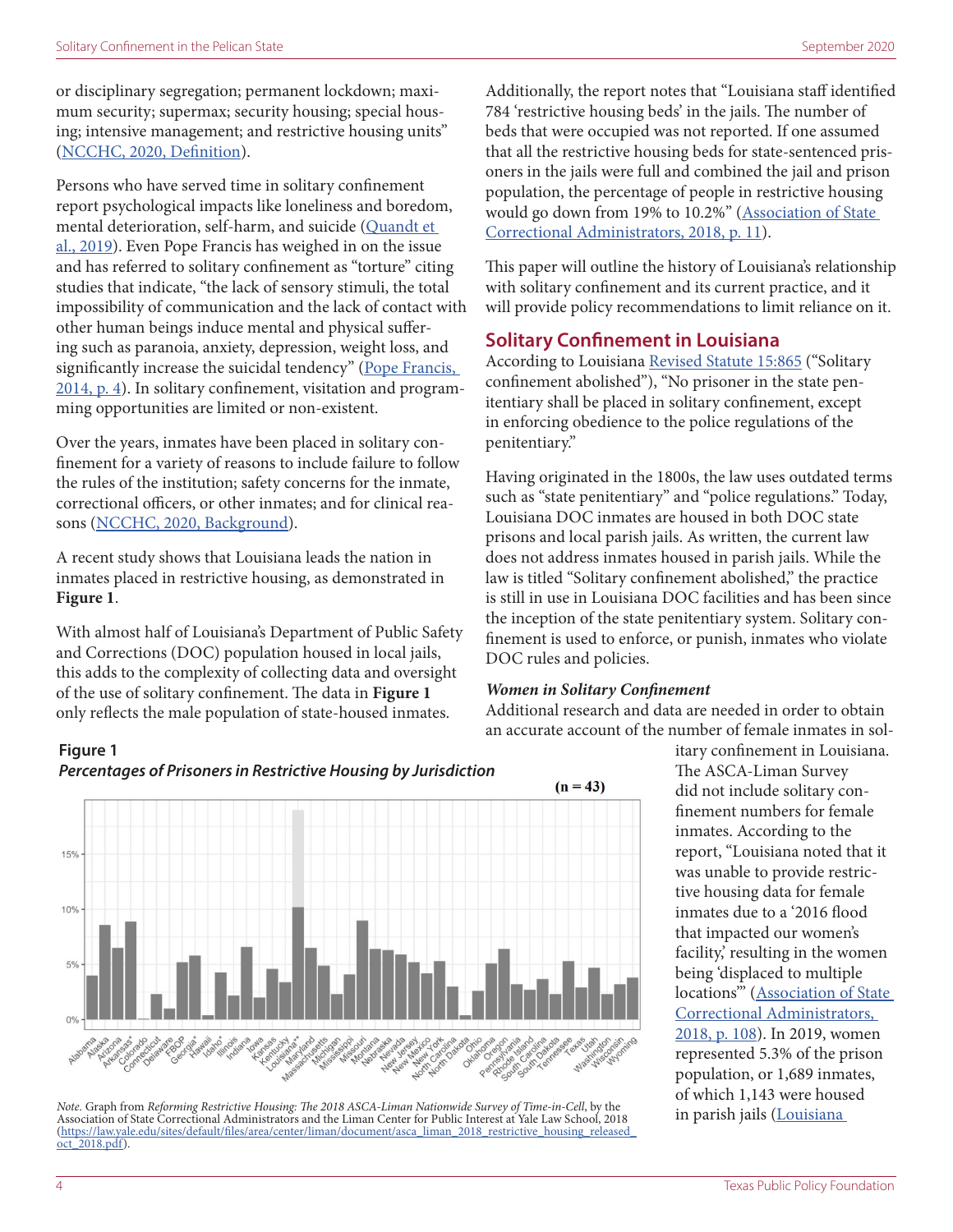<span id="page-4-0"></span>[Department of Public Safety & Corrections \[DOC\], 2019](https://s32082.pcdn.co/wp-content/uploads/2020/03/0B-Demographics-1.pdf), pp. 20, 22).

#### **Solitary Confinement Explained**

There are many terms used to describe the practice of solitary confinement. Louisiana adopts the term *administrative segregation*, which under Louisiana Administrative Code, Section I-341F(c), is assigned the following parameters:

*If an offender's continued presence in the general population poses a threat to life, property, self, staff or other offenders, or to the security or orderly operation of the institution, or who is the subject of an investigation, may (with the approval of the highest ranking supervisor on duty in the unit where the incident occurred or the shift supervisor) be placed in administrative segregation until his appearance before the disciplinary officer/disciplinary board or classification board.* 

The *Disciplinary Rules and Procedures for Adult Offenders* handbook describes administrative segregation as "a tem-porary holding area, preferably a cell" (DO[C, 2008, p. 4](https://www.law.umich.edu/special/policyclearinghouse/Documents/LA%20B-05-001%20Offender%20Rule%20Book%20OCR.pdf)). The handbook goes on to describe disciplinary detention as "a punitive holding area" and disciplinary detention/ extended lockdown as "a maximum security area for confining offenders" [\(p. 5](https://www.law.umich.edu/special/policyclearinghouse/Documents/LA%20B-05-001%20Offender%20Rule%20Book%20OCR.pdf)). In Vera's *The Safe Alternatives to Segregation Initiative* report dated May 2019, in general solitary confinement is described as "spending 23 hours per day alone and idle in a cell the size of a parking space" (Cloud et [al., 2019, p. 3\)](https://www.vera.org/downloads/publications/safe-alternatives-segregation-initiative-findings-recommendations-ldps.pdf).

The *Louisiana on Lockdown* report detailed the accounts of hundreds of persons who experienced administrative segregation within Louisiana's prison system:

*Their descriptions paint a grim picture of long stretches of time spent in small cells that are often windowless, filthy, and/or subject to extreme temperatures, where they are denied basic human needs such as adequate food and daily exercise, and subject to many forms of abuse as* 

*well as to unending idleness and loneliness, resulting in physical and mental deterioration. (*[Quandt et al., 2019,](https://solitarywatch.org/wp-content/uploads/2019/06/Louisiana-on-Lockdown-Report-June-2019.pdf)  [pp. 5-6](https://solitarywatch.org/wp-content/uploads/2019/06/Louisiana-on-Lockdown-Report-June-2019.pdf)*)*

#### **A History of Solitary Confinement and Louisiana's Penitentiary System**

For over 180 years, the practice of solitary confinement has been statutorily "abolished" in Louisiana with exceptions for rule enforcement. Yet the use of solitary confinement in Louisiana's prison system is notorious and riddled with litigation. Infamous cell blocks like the Red Hat and Camp J have become synonymous with Louisiana's use of solitary confinement.

The history of Louisiana's criminal justice system, particularly its penitentiary system, is as complex and unique as the state itself. To understand solitary confinement in Louisiana, one must first understand the history, politics, and culture that led to the creation of a penitentiary system that created the infamous "Alcatraz of the South," officially known as the Louisiana State Penitentiary (NewsOne, [2011](https://newsone.com/1565605/most-notorious-prisons-in-the-us/)).

#### *The 19th Century*

In 1821, Edward Livingston (1764-1836), who was described as a "brilliant and controversial" figure, was commissioned by the Louisiana Legislature to draft the state's criminal code (Lyons, 1974, p. 243). Born in New York, Livingston was once a U.S. congressman, U.S. district attorney for New York, New York City mayor, Louisiana state representative, U.S. senator, and secretary of state under President Andrew Jackson [\(Encyclopedia Britannica, n.d.](http://www.britannica.com/biography/Edward-Livingston)). Livingston began the battle over the fate of the Louisiana penitentiary system.

At the time, two different prison systems were being debated in the United States and in the Louisiana Legislature: the Auburn and the Pennsylvania systems.

The Pennsylvania system, which Livingston supported, pro-

#### **Figure 2**

*Proposed Prison Systems 19th Century Louisiana*

| <b>Auburn System</b>                                                                                                                    | Pennsylvania System                                                                                         |
|-----------------------------------------------------------------------------------------------------------------------------------------|-------------------------------------------------------------------------------------------------------------|
| • Modeled after the Auburn NY penitentiary                                                                                              | • Modeled after the Philadelphia PA<br>penitentiary                                                         |
| • Solitary confinement at night, work during the day<br>Inmates allowed to work together, but were forbidden to speak<br>to one another | • 24-hour solitary confinement<br>Inmates worked alone                                                      |
| • Considered to be more economical than the Pennsylvania<br>system                                                                      | • Considered to be more philosophical than<br>the Auburn system                                             |
| • In the 1800s, was becoming widely accepted throughout<br>the United States                                                            | • Popular in European countries and was<br>eventually replaced by the Auburn system<br>in the United States |

*Note.* Data from "Louisiana and the Livingston Criminal Codes" by Grant Lyons, Louisiana History: The Journal of the Louisiana Historical Association, 15(3), 243-272, 1974 (<https://www.jstor.org/stable/4231403>).

vided for a 24-hour solitary confinement practice to include limited contact among inmates when working. Livingston offered a modified version of the Pennsylvania system where prisoners would begin their sentence in solitary confinement and then work their way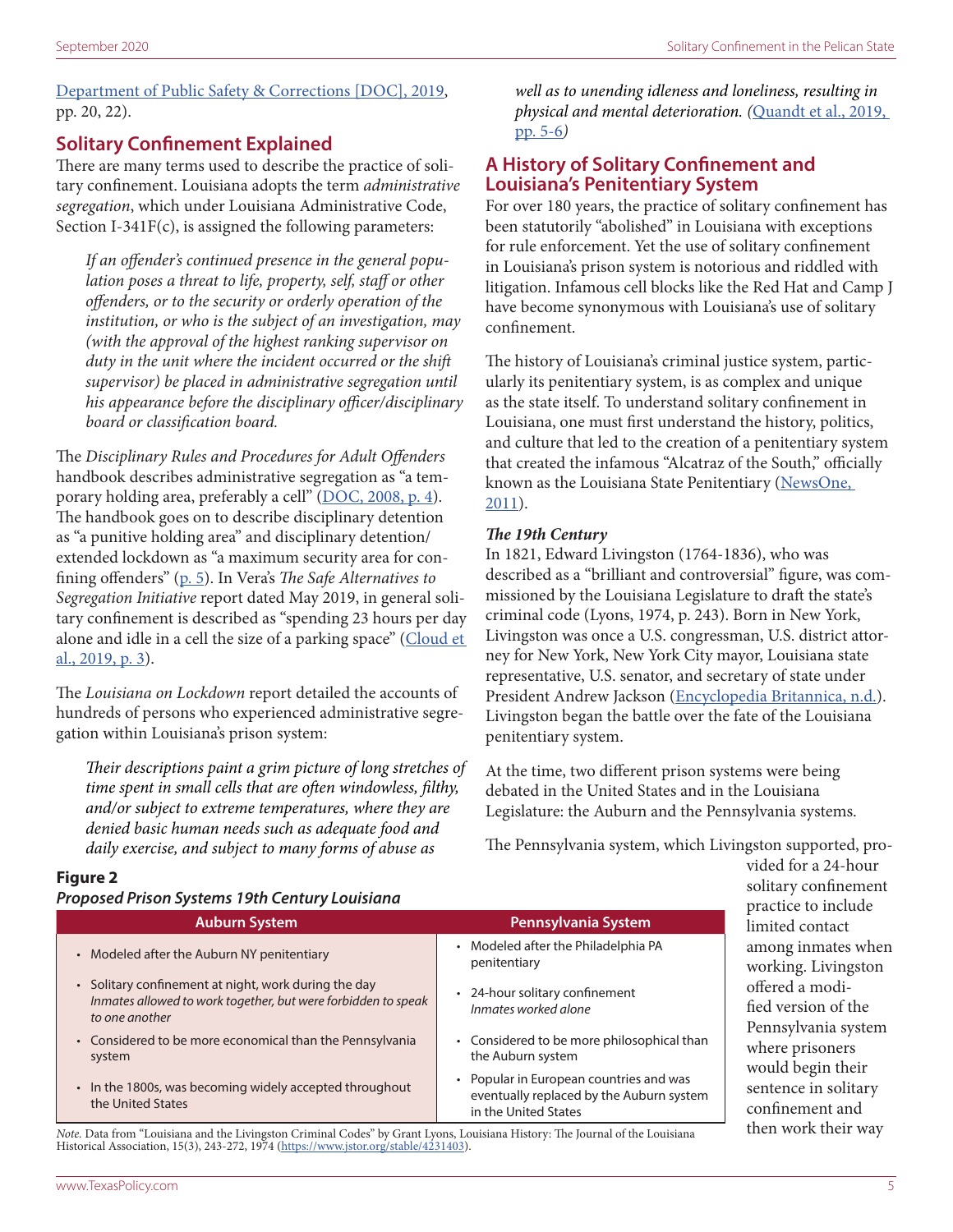<span id="page-5-0"></span>out through good behavior. Livingston also envisioned a system that was rehabilitative in nature, not strictly retributive, and sought a "cure" to criminal behavior through the use of solitary confinement.

Both the Auburn and Pennsylvania systems relied on inmates working to cover the cost of incarceration and used solitary confinement for inmates when they were not working to keep them from associating with one another.

The Legislature ultimately decided on the Auburn system with the hope that "penitentiaries not only could pay for themselves, but even yield a profit" (Lyons, 1974, p. 266). Lyons' article "Louisiana and the Livingston Criminal Codes" sums up Livingston's failed effort:

*The movement for rehabilitation of the criminal itself died, to be replaced by the principle of expedient storage. All that remained, besides the buildings, was solitary confinement—no longer aimed at enforced penitence but now, as of old, an extreme punishment. (p. 271)* 

While the Legislature rejected the Pennsylvania system and Livingston's code, they did keep the concept of a state penitentiary alive. In 1835, the first state penitentiary was established in downtown Baton Rouge, Louisiana, with Governor Andre B. Roman proclaiming the state "free from that reproach … of having the worst prison in the United States" (quoted in Lyons, 1974, p. 268).

#### **Solitary Confinement Abolished**

Within 3 years of creating the first penitentiary, Louisiana Act 107 of 1838, section 4, was passed providing "that hereafter solitary confinement in the penitentiary be and the same is hereby abolished, except in enforcing obedience to the regulations in the police thereof" (Acts Passed at the ... Session of the Legislature [of the State of Louisiana ...., 1838, p. 109](https://www.google.com/books/edition/Acts_Passed_at_the_Session_of_the_Legisl/AH5GAQAAIAAJ?hl=en&gbpv=0)). The *Reports of the Prison Disciplinary Society*, *Boston*, 1836-1845, Volume II, provided additional insight into the passage of Act 107 by publishing the contents of a committee report that was submitted to the Louisiana Legislature. According to the report, in 1837 there were 112 inmates in the Louisiana Penitentiary [\(p. 251](https://www.google.com/books/edition/Reports_of_the_Prison_Discipline_Society/NdRoAAAAcAAJ?hl=en&gbpv=1)). Using 1840 Census data, this would equate to an incarceration rate of 32 per 100,000 compared with today's incarceration rate of 1,052 per 100,000 [\(U.S. Census Bureau,](https://www.census.gov/history/pdf/histstats-colonial-1970.pdf)  [1975, p. 28](https://www.census.gov/history/pdf/histstats-colonial-1970.pdf); [Wagner & Sawyer, 2018\)](https://www.prisonpolicy.org/global/2018.html). The section titled "Changes in the System of Prison Discipline" published the committee report that recommended to the Louisiana Legislature "the abolition of solitary confinement in the Penitentiary of Louisiana, and the substitution of confinement at labor, as a punishment better adapted to the accomplishment of the objects

of criminal justice, and more in accordance with the dictates of humanity" [\(p. 252\)](https://www.google.com/books/edition/Reports_of_the_Prison_Discipline_Society/NdRoAAAAcAAJ?hl=en&gbpv=1). The report also added, "experience has shown, that very few constitutions can stand solitary confinement in this climate" ([p. 252](https://www.google.com/books/edition/Reports_of_the_Prison_Discipline_Society/NdRoAAAAcAAJ?hl=en&gbpv=1)). The chairman's report to the legislature was included in the text, which concluded:

*The time spent by a person under the sentence of the law, if not employed, is, in almost all cases, devoted to speculation upon his situation, and brooding over a wrong which he imagines to have been inflicted upon him by the laws of the court. The consequence is, that his mind, constantly turning with such views, gradually adopts their coloring, becomes morose and imbittered, and nine tenths of those who are discharged leave the place of their confinement worse men than when they entered. (*[p. 253](https://www.google.com/books/edition/Reports_of_the_Prison_Discipline_Society/NdRoAAAAcAAJ?hl=en&gbpv=1)*)*

Act 107 (1838) contradicts Livingston's intention for solitary confinement to be used as a means of treatment. The committee findings also replaced solitary with "confinement at labor," which was the object of the Auburn system.

The language of Act 107 was reorganized in the 1856 Revised Statutes: "Sec. 22. Hereafter solitary confinement in the penitentiary is abolished, except in enforcing obedience to the police regulations thereof" ([Louisiana & Phillips, The revised statutes of Louisiana,](https://babel.hathitrust.org/cgi/pt?id=nyp.33433007133444&view=1up&seq=7)  [1856, p. 422](https://babel.hathitrust.org/cgi/pt?id=nyp.33433007133444&view=1up&seq=7)). Ralph Slovenko, forensic psychology expert, noted that "[c]uriously enough, Louisiana is perhaps the only state to ban solitary confinement as a means of treatment. It can be used only as a punishment, to enforce obedience to the police regulations of the penitentiary" (Slovenko 1959-1960, p. 531). So, although the law utilizes the term "abolished" to describe the newfound policy regarding solitary confinement, the law only abolished the practice as a treatment method while still allowing for it to be used as a means of punishment—therefore not fully abolishing the practice but rather limiting the practice to specific circumstances, that is, rules infractions, that are applied at the discretion of correctional staff.

#### *The 20th Century*

In 1922, Louisiana expanded the size of the Angola prison to over 18,000 acres. The total inmate population at the end of 1923 was 1,593 ([Bureau of Justice Statistics, 1986, p. 29\)](https://www.bjs.gov/content/pub/pdf/hcsus5084.pdf).

#### **First Extended Lockdown Unit**

In 1933, a mass escape from Angola led to the death of a captain and two guards ([Angola Museum, n.d.\)](https://www.angolamuseum.org/history-of-angola). In response, a cell block called the Red Hat was established and designed to punish inmates who failed to follow the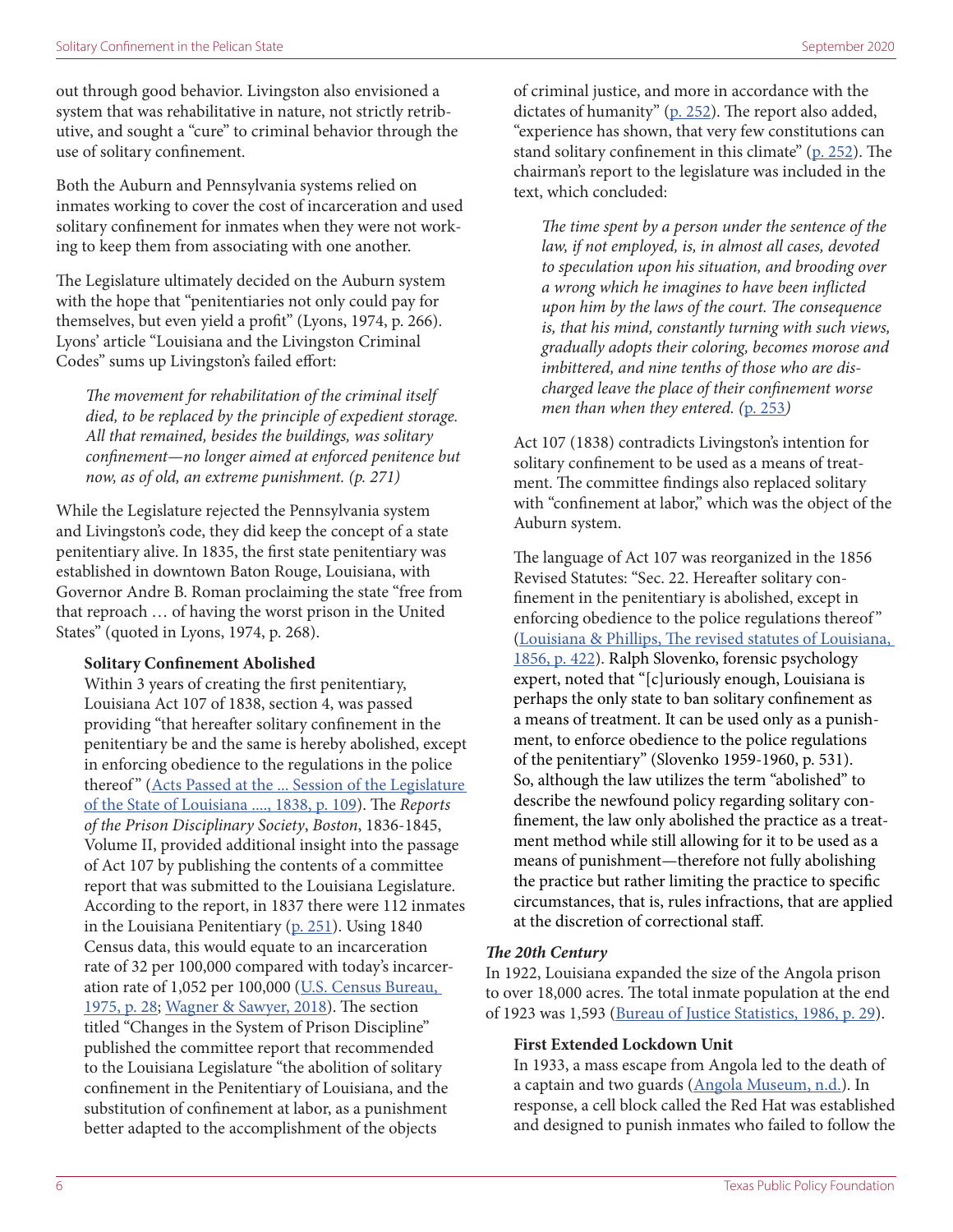<span id="page-6-0"></span>rules. It was given this name as the inmates in the cell block wore hats that were dipped in red paint. The Red Hat cell blocks were 3' x 6' in size and became "Angola's first extended lockdown unit" ([Quandt et al., 2019,](https://solitarywatch.org/wp-content/uploads/2019/06/Louisiana-on-Lockdown-Report-June-2019.pdf)  [p. 33](https://solitarywatch.org/wp-content/uploads/2019/06/Louisiana-on-Lockdown-Report-June-2019.pdf)).

#### *Williams v. Edwards*

Between 1950 and 1970, Angola became known as the "bloodiest prison in the South" ([Angola Museum, n.d.,](https://www.angolamuseum.org/history-of-angola)  [1962 section](https://www.angolamuseum.org/history-of-angola)). In just under 50 years, Louisiana's prison population nearly tripled in size to 4,039 by 1971. ([Bureau of Justice Statistics, 1986, p. 72\)](https://www.bjs.gov/content/pub/pdf/hcsus5084.pdf). Elayn Hunt, secretary of DOC in the early 1970s and an advocate of criminal justice reform, in response to the increased violence at Angola was credited with the closure of the Red Hat cell block. She also ended the practice of the trustee guard system and was given the task of decentralizing Angola [\(Angola Museum, n.d., 1972 section](https://www.angolamuseum.org/history-of-angola)). Additional reforms would come by way of a federal lawsuit. A federal court found that conditions at Angola "shock the conscience of any right thinking person," "flagrantly violate basic constitutional requirements as well as applicable State laws," and "the State authorities, who have the power to do so, are either failing or refusing to take the necessary steps to correct these conditions" (*[Williams v. Edwards](https://casetext.com/case/williams-v-edwards)*, 1977). The "conditions" addressed in *Williams v. Edwards* related to security, medical care, food and sanitation, religious freedoms, overcrowding, and the overall physical condition of the facilities. DOC's use of solitary confinement was not addressed.

#### **Camp J**

In order to address the lack of security and violence inside Angola as outlined in *Williams v. Edwards*, a disciplinary segregation unit, Camp J, was built in 1976 and continued in this capacity until 2018. It was designed with four cell blocks. Each block consisted of eight tiers that made up 13 single units and "used to discipline offenders following grave infractions of prison rules, such as fighting with a weapon, or for behavioral issues" ([Toohey, 2018, para. 10\)](https://www.theadvocate.com/baton_rouge/news/crime_police/article_b39f1e82-4d84-11e8-bbc2-1ff70a3227e7.html). Inmates had to earn their way out of Camp J by satisfying certain conditions set by facility policy, leading to overuse of solitary confinement. One example of this overutilization is illustrated in the case of the "Angola 3," so named for three of the prison's inmates—Albert Woodfox (44 years in solitary confinement), Herman Wallace (40+ years in solitary confinement), and Robert King Wilkerson (29 years in solitary confinement) [\(Quandt et al., 2019\)](https://solitarywatch.org/wp-content/uploads/2019/06/Louisiana-on-Lockdown-Report-June-2019.pdf).

# **The Angola 3**

#### *Background*

Woodfox and Wallace were both convicted of murdering a prison guard in 1972 and were sent to solitary confinement without any indication of when they would be returned to the general population  $(p. 34)$  $(p. 34)$ . The third member, Robert King Wilkerson, was transferred to Angola from the Orleans Parish Jail after having been convicted of armed robbery and aggravated battery of a correctional officer in 1972. Within 2 weeks he was placed in solitary confinement. In 1973, Wilkerson was convicted of killing another inmate and remained in solitary confinement until 2001 when his murder conviction was overturned (reduced to a lesser charge; *[Wilkerson v. Stalder](https://www.courtlistener.com/opinion/2520775/wilkerson-v-stalder/)*).

#### **Wilkerson v. Stalder**

The Angola 3 filed a federal lawsuit, *Wilkerson v. Stalder*, resulting in national attention to their plight. The court held that "these plaintiffs had been in extended lockdown more than anyone in Angola's history, and more than any other living prisoner in the entire United States, according to plaintiffs' evidence" (*[Wilkerson v. Stadler](https://www.courtlistener.com/opinion/2520775/wilkerson-v-stalder/)*, 2007, p. 685). DOC asserted in its defense that the plaintiffs "presented a serious threat to the safety of the staff, other inmates, the general public, and a threat to the safety, security, and good order of the facility" [\(p. 660](https://www.courtlistener.com/opinion/2520775/wilkerson-v-stalder/)). All three men claim that their involvement with the Black Panther party, along with advocating for better conditions within the prison, led to their extensive time in solitary confinement.

As a result of the litigation, Wilkerson was released in 2001 and is an advocate for prison reform. Wallace was released from prison in October 2013. However, he died 3 days after his release due to complications from liver cancer. Woodfox was released from prison in 2016 and has become an advocate for the abolishment of solitary confinement. The lawsuit in combination with the extensive issues present in Camp J led to its closing in 2018. Upon its closing, DOC Secretary James LeBlanc acknowledged Camp J's depressing environment. He further pronounced that "in lieu of everything else we're doing in the department to restructure restrictive housing, and to have something like (Camp J) sitting there, just felt like we needed to do something about it" (quoted in [Toohey, 2018, para. 5](https://www.theadvocate.com/baton_rouge/news/crime_police/article_b39f1e82-4d84-11e8-bbc2-1ff70a3227e7.html)). However, despite the federal lawsuit and national attention, Louisiana continued its use of administrative segregation.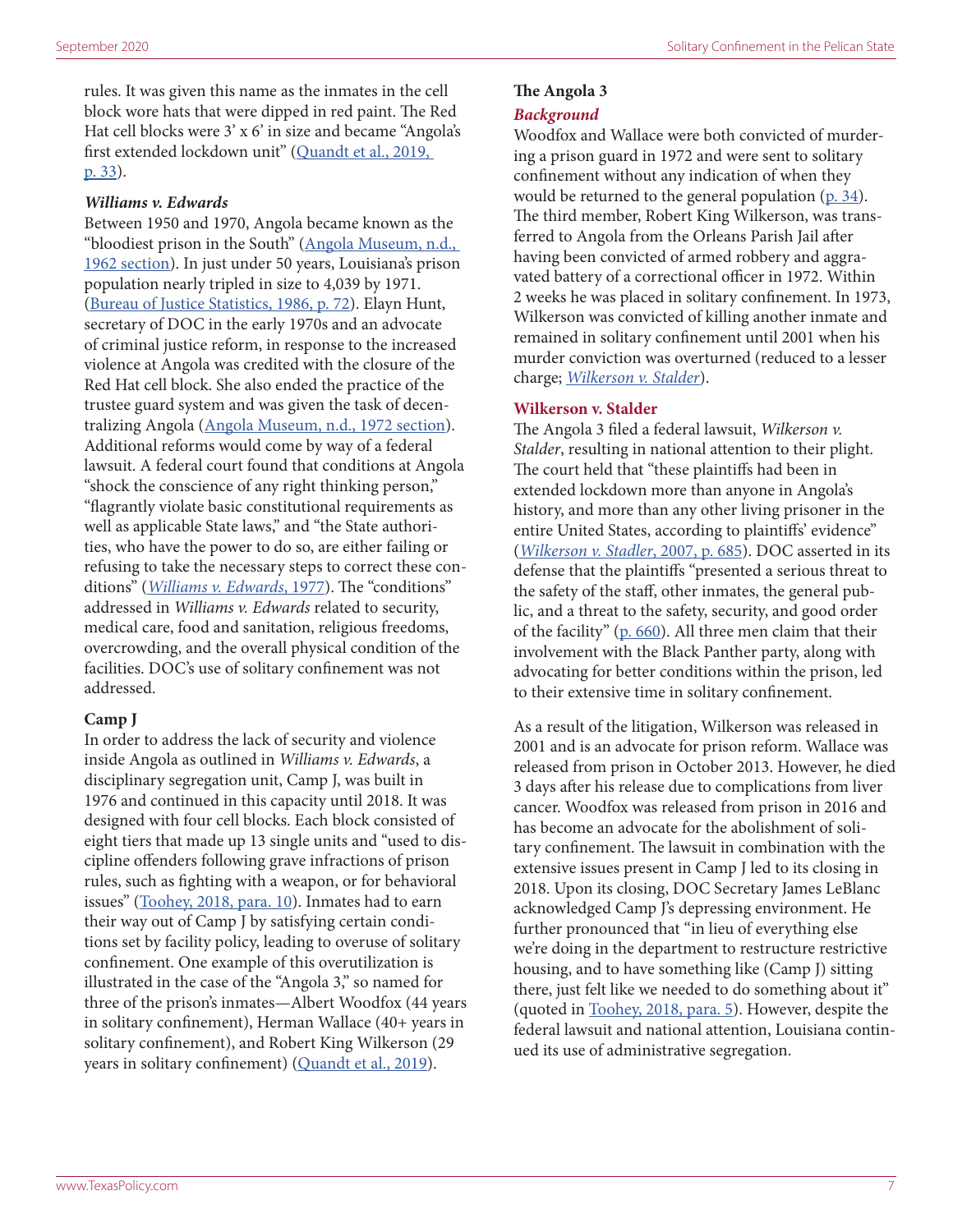#### <span id="page-7-0"></span>**House Resolution 1**

In 2014, Louisiana passed House Resolution 1, which requested DOC to "evaluate the use of solitary confinement, isolation, closed-cell restriction, and extended lockdown by the Department of Public Safety and Corrections and its effectiveness and impact on housing costs, prison violence, inmate safety, recidivism, and the mental health of the inmate placed in such conditions" [\(HR1, 2014\)](https://www.legis.la.gov/Legis/BillInfo.aspx?i=225166&sbi=y). The resolution provided that the Committee on the Administration of Criminal Justice was to submit its final report before January 1, 2016. As of May 2020, no reports have been submitted in response.

#### **Vera Institute**

In 2016, the DOC participated in the Vera Institute of Justice's (Vera) Safe Alternatives to Segregation (SAS) Initiative that assessed DOC's segregation practices. Vera's May 2019 report proposed recommendations to limit the practice of administrative segregation and acknowledged that DOC had undertaken policy changes to achieving safe alternatives to segregation ([Cloud et al., 2019](https://www.vera.org/downloads/publications/safe-alternatives-segregation-initiative-findings-recommendations-ldps.pdf)).

#### **Act 140 (2020)**

In the 2020 Louisiana regular session, [Act 140](https://www.legis.la.gov/legis/ViewDocument.aspx?d=1181449) was passed that added exceptions to RS 15:865. The law was changed to exempt any woman who is "pregnant, or is less than eight weeks post medical release following a pregnancy, or is caring for a child in a penal or correctional institution." Act 140 is the first change to Louisiana's solitary confinement law since the 1800s.

#### **Present Day**

Louisiana has one of the highest rates of incarceration per capita at 1,052 per 100,000 in the nation ([Wagner](https://www.prisonpolicy.org/global/2018.html)  [& Sawyer, 2018\)](https://www.prisonpolicy.org/global/2018.html). By the end of 2019, there were 31,609 persons incarcerated in Louisiana. Of these, 16,567 were held in parish jails with the remaining 15,042 in Louisiana Department of Public Safety & Correction's facilities  $(DOC, 2019)$  $(DOC, 2019)$ . In addition to having one of the highest incarceration rates, Louisiana leads the nation in percentage of male inmates in restrictive housing in state-run DOC prisons ([Association of State](https://law.yale.edu/sites/default/files/area/center/liman/document/asca_liman_2018_restrictive_housing_released_oct_2018.pdf)  [Correctional Administrators, 2018, p. 11\)](https://law.yale.edu/sites/default/files/area/center/liman/document/asca_liman_2018_restrictive_housing_released_oct_2018.pdf). No data were provided by DOC for female inmates.

#### **The Impact of Solitary Confinement**

#### *Psychological Impact*

Professor Craig Haney, social psychologist, reported on the psychological effects of solitary confinement:

*Negative psychological consequences of long-term solitary-like confinement include: an impaired sense of identity; hypersensitivity to stimuli; cognitive dysfunction (confusion, memory loss, ruminations); irritability, anger, aggression, and/or rage; other directed violence, such as stabbings, attacks on staff, property destruction, and collective violence; lethargy, helplessness and hopelessness; chronic depression; self-mutilation and/or suicidal ideation, impulses, and behavior; anxiety and panic attacks; emotional breakdowns; and/or loss of control; hallucinations, psychosis and/or paranoia; overall deterioration of mental and physical health. (*[Haney, 2002, pp. 85-86](http://webarchive.urban.org/UploadedPDF/410624_PyschologicalImpact.pdf)*)*

The *Louisiana on Lockdown* report conducted surveys of persons who experienced solitary confinement while incarcerated. Floyd, one of the persons surveyed, describes what he experienced firsthand that speak to the effects listed by Haney:

*Solitary confinement at LSP [Louisiana State Penitentiary] is a cess-pool. You have many, many people who are mentally unstable that are being ignored. The staff treat them horribly and honestly, so does many of the inmates. Also I've seen many, many guys just break from the strain of being in these cells; they lose their mental stability. In some areas of this prison inmates are in cells 24 hours a day every day for months at a time… Solitary confinement here is a weapon for staff and they use it mightily… There are policies in place but they are not being adhered to. (*quoted in [Quandt et al., 2019,](https://solitarywatch.org/wp-content/uploads/2019/06/Louisiana-on-Lockdown-Report-June-2019.pdf)  [p. 49](https://solitarywatch.org/wp-content/uploads/2019/06/Louisiana-on-Lockdown-Report-June-2019.pdf)*)*

In regards to long-term use of solitary confinement, Haney writes, "This kind of confinement creates its own set of psychological pressures that, in some instances, uniquely disable prisoners for freeworld reintegration" [\(Haney, 2002,](http://webarchive.urban.org/UploadedPDF/410624_PyschologicalImpact.pdf)  [p. 85](http://webarchive.urban.org/UploadedPDF/410624_PyschologicalImpact.pdf)). There has been limited research in this area documenting the effects of solitary confinement on recidivism rates.

#### *Physical Health Impact*

Dr. Brie Williams, medical consultant for Woodfox's civil litigation, provided research on the negative health consequences of solitary confinement. She points out that "the medical case against its use remains only half-made; the physical health effects of this practice are underdocumented" ([Williams, 2016, p. 2126](https://doi.org/10.2105/AJPH.2016.303468)). Dr. Williams writes that exercise is often what helps to reduce the effects of hypertension, diabetes, arthritis, heart disease, along with many others. In solitary, the lack of exercise, especially for older inmates, can lead to increased health risk. She also points out that the lack of sunlight can cause a deficiency in vitamin D in older inmates leading to falls and fractures  $(p. 2126)$  $(p. 2126)$  $(p. 2126)$ .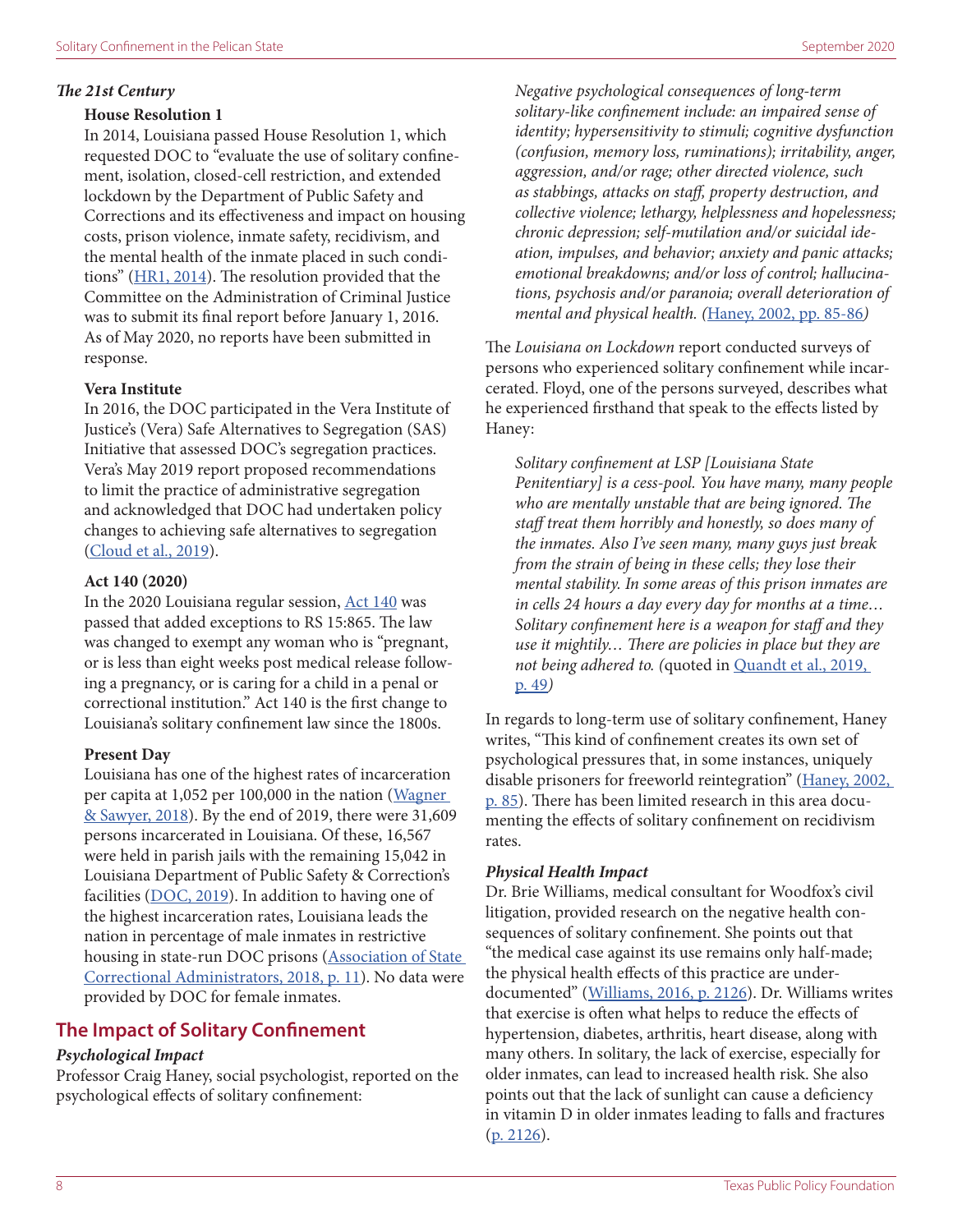<span id="page-8-0"></span>Robert King Wilkerson described what he witnessed while incarcerated and highlighted some of the physical health issues. He said, "I saw some guys throw a football and break their arms because their bones had gotten so brittle, their muscles so weak. Dudes would run the yard and hit a small hole and their ankle would just snap" (quoted in [Quandt et](https://solitarywatch.org/wp-content/uploads/2019/06/Louisiana-on-Lockdown-Report-June-2019.pdf)  [al., 2019, p. 36](https://solitarywatch.org/wp-content/uploads/2019/06/Louisiana-on-Lockdown-Report-June-2019.pdf)).

#### *Financial Impact*

Solitary confinement units are costly to build and operate, and they are more staff intensive. In 2013, the cost to house a federal inmate in a supermax setting was \$130.38 more per day than an inmate in general population (Shames et al., [2015, p. 25](https://www.safealternativestosegregation.org/resource/solitary-confinement/)). Louisiana does not report financial cost associated with its use of restrictive housing.

#### **Current Use of Administrative Segregation in Louisiana**

Dr. Williams makes an excellent point in her article: "Solitary confinement is not a legal sentence but is used at the discretion of correctional staff" ([2016, p. 2126](https://www.ncbi.nlm.nih.gov/pmc/articles/PMC5105008/pdf/AJPH.2016.303468.pdf)). In Louisiana over 50% of DOC inmates are housed in parish jails ([DOC, 2019](https://s32082.pcdn.co/wp-content/uploads/2020/03/0B-Demographics-1.pdf)). The ASCA-Liman Survey reported that as of 2017, 19% of male DOC inmates in DOC-run facilities were in restrictive housing [\(Association of State](https://law.yale.edu/sites/default/files/area/center/liman/document/asca_liman_2018_restrictive_housing_released_oct_2018.pdf)  [Correctional Administrators, 2018, p. 11\)](https://law.yale.edu/sites/default/files/area/center/liman/document/asca_liman_2018_restrictive_housing_released_oct_2018.pdf). The report was only able to determine the number of restrictive housing beds in parish jails, which was 784, not the number of beds in use. This information is critical as it relates to over one half of inmates in DOC custody. A separate report conducted by Vera indicated that between January 2015 and November 2016, nearly 17.4% of Louisiana's inmates were in administrative segregation in state-operated prisons ([Cloud et al., 2019, p. 7](https://www.vera.org/downloads/publications/safe-alternatives-segregation-initiative-findings-recommendations-ldps.pdf)). *Louisiana on Lockdown* and the many difficul

#### **BY LENGTH OF TIME** *Louisiana Inmates in Restrictive Housing by Length of Time* **Figure 3**



*Note*. Data from *Reforming Restrictive Housing: The 2018 ASCA-Liman Nationwide Survey of Time-in-Cell*, by the Association of State Correctional Administrators and the Liman Center for Public Interest at Yale Law School, 2018, p. 101 [\(https://law.yale.edu/sites/default/files/area/center/liman/document/asca\\_liman\\_2018\\_restrictive\\_housing\\_](https://law.yale.edu/sites/default/files/area/center/liman/document/asca_liman_2018_restrictive_housing_released_oct_2018.pdf) [released\\_oct\\_2018.pdf\)](https://law.yale.edu/sites/default/files/area/center/liman/document/asca_liman_2018_restrictive_housing_released_oct_2018.pdf). The data only reflect male inmates serving time in state run facilities.

ASCA-Liman Survey both conclude that the use of administrative segregation in parish jails is difficult to track. DOC has to enforce administrative segregation policies not only in DOC facilities, but also in the numerous parish jails that are housing state inmates.

Louisiana law has limited the use of solitary confinement to the enforcement of "the police regulations of the penitentiary." History shows that this provision of the law originated in the early 1800s and was not enacted to reform the practice. It was rooted in keeping inmates working and avoiding idle time. There were no historical references to what the term "police regulations" refers to. The term "police regulations" is not defined in the statute, nor mentioned in the Louisiana Administrative Code or DOC policy. This makes DOC, not the Legislature, responsible for making the policies that regulate the use of solitary confinement as well as overseeing its use. *Disciplinary Rules and Procedures for Adult Offenders* sets forth DOC's policies that determine what violations will lead to an inmate being placed in administrative segregation [\(DOC, 2008\)](https://www.law.umich.edu/special/policyclearinghouse/Documents/LA%20B-05-001%20Offender%20Rule%20Book%20OCR.pdf).

*Amount of Time Spent in Administrative Segregation* The amount of time Louisiana inmates spent in restrictive housing increased from 2015-2016 to 2017-2018 as demonstrated in **Figure 3** in all time frames.

However, in the *Louisiana on Lockdown* report's survey of persons currently in solitary confinement, over 77% responded that they had been in lockdown for over one year ([Quandt et al., 2019, p. 45\)](https://solitarywatch.org/wp-content/uploads/2019/06/Louisiana-on-Lockdown-Report-June-2019.pdf). The ASCA report found that 19% of Louisiana's male inmates served 1-3 years in administrative segregation (Association of State Correctional [Administrators, 2018, p. 102](https://law.yale.edu/sites/default/files/area/center/liman/document/asca_liman_2018_restrictive_housing_released_oct_2018.pdf)). This points out one of the many difficulties in collecting and analyzing data.

#### *Administrative Segregation Placements*

The National Institute of Justice report titled *Administrative Segregation in U.S. Prisons* refers to three types of segregation: "administrative segregation, disciplinary segregation, and protective custody"  $(p, 5)$ . In this report, administrative segregation refers to inmates who are a risk to themselves and others. Disciplinary segregation is used to address rule violations, and protective custody is used to protect inmates from others.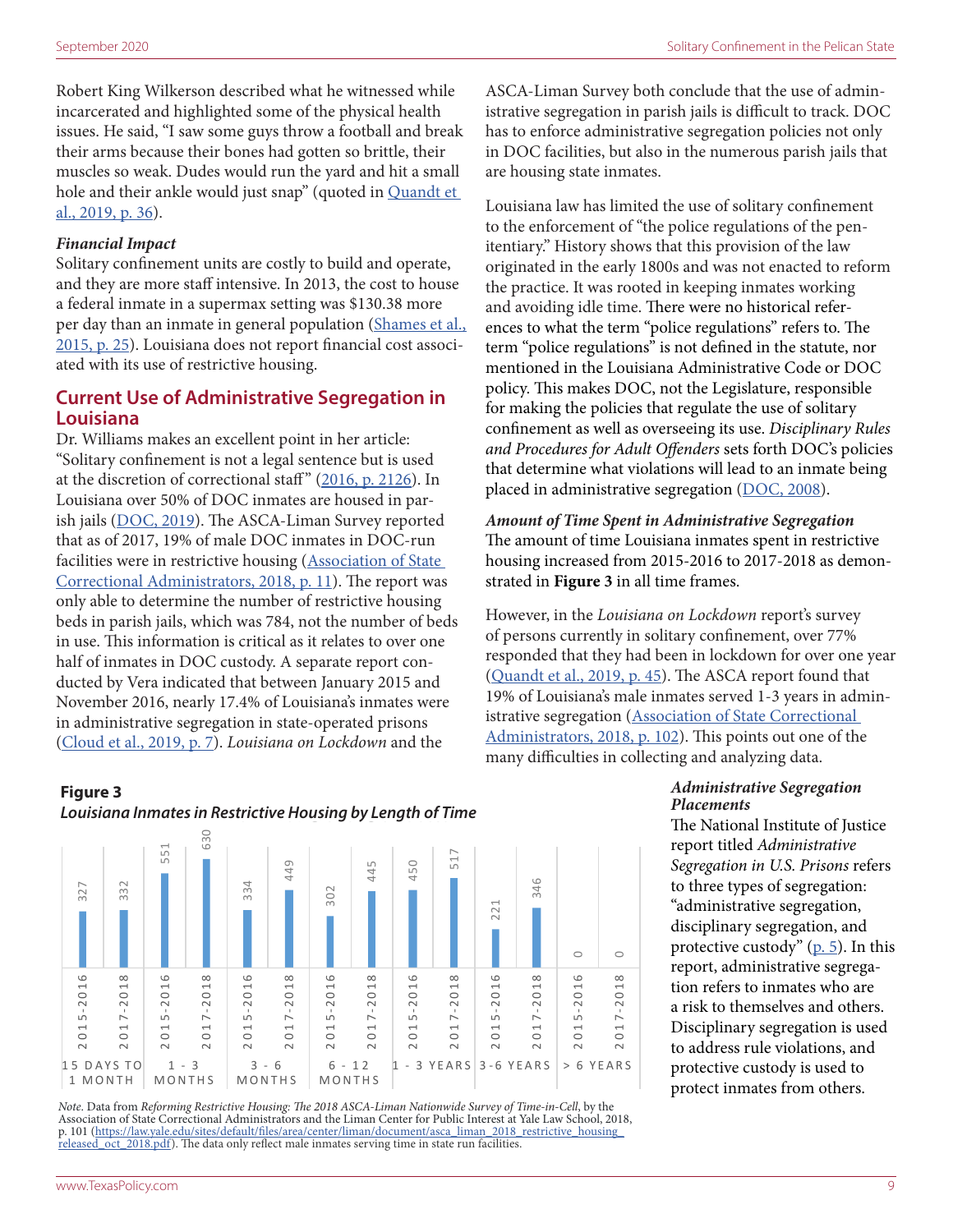<span id="page-9-0"></span>Louisiana generically uses the term administrative segregation to refer to all three types.

The *Louisiana on Lockdown* report submitted surveys to over 2,900 persons who were in administrative segregation in Louisiana as of August 2017, of which 709 persons responded ([Quandt et al., 2019, p 64](https://solitarywatch.org/wp-content/uploads/2019/06/Louisiana-on-Lockdown-Report-June-2019.pdf)). **Figure 4** illustrates their understanding as to why they were placed in administrative segregation.

#### **Figure 4**

*Inmates Understanding of Their Placement in Administrative Segregation*

| 59.3%   | <b>Rule Violations</b>        |
|---------|-------------------------------|
| 21.7%   | Threat to Others              |
| $6.2\%$ | Other                         |
| 3.8%    | <b>Protection from Others</b> |
| 3.6%    | Unknown                       |
| 0.8%    | No heds available             |
| $0.5\%$ | Age                           |
| 0.5 %   | Sexual Identity               |

*Note:* Data from *Louisiana on Lockdown: A Report on the Use of Solitary Confinement in Louisiana State Prisons, With Testimony From the People Who Live It* by Quandt et al., Solitary Watch, American Civil Liberties Union of Louisiana, Jesuit Social Research Institute/Loyola University New Orleans, 2019 ([https://](https://solitarywatch.org/wp-content/uploads/2019/06/Louisiana-on-Lockdown-Report-June-2019.pdf) [solitarywatch.org/wp-content/uploads/2019/06/Louisiana-on-Lockdown-Report-](https://solitarywatch.org/wp-content/uploads/2019/06/Louisiana-on-Lockdown-Report-June-2019.pdf)[June-2019.pdf\)](https://solitarywatch.org/wp-content/uploads/2019/06/Louisiana-on-Lockdown-Report-June-2019.pdf).

#### *Schedule (b) Violations*

Any schedule (b) violation can be punishable up to 5 days in administrative segregation. The [Louisiana Administrative](https://casetext.com/regulation/louisiana-administrative-code/title-22-corrections-criminal-justice-and-law-enforcement)  [Code, Title 22,](https://casetext.com/regulation/louisiana-administrative-code/title-22-corrections-criminal-justice-and-law-enforcement) provides a list of 17 schedule (b) violations under the *Offender Rules and Violation* Description:

- Aggravated Disobedience
- Aggravated Fighting
- Aggravated Work Offenses
- Contraband
- Defiance
- Disturbance
- Escape/Attempted Escape
- Fighting
- Gambling
- General Prohibited Behaviors
- **Intoxication**
- Malingering
- Property Destruction
- Self-Mutilation
- Sex Offenses
- Theft
- Unauthorized Areas

In 2015 and 2016, 70,263 disciplinary charges were filed in DOC [\(Cloud et al., 2019, p. 22\)](https://www.vera.org/downloads/publications/safe-alternatives-segregation-initiative-findings-recommendations-ldps.pdf). Aggravated disobedience

was the most frequently charged violation, representing 23% of the charges filed [\(p. 22](https://www.vera.org/downloads/publications/safe-alternatives-segregation-initiative-findings-recommendations-ldps.pdf)). According to the DOC *Disciplinary Rules and Procedures for Adult Offenders* ([2008\)](https://www.law.umich.edu/special/policyclearinghouse/Documents/LA%20B-05-001%20Offender%20Rule%20Book%20OCR.pdf), aggravated disobedience is the violation of the following rule:

*Offenders must obey direct verbal orders cooperatively and promptly and not debate, argue or ignore the orders before obeying. The last order received must be obeyed when orders conflict. Even orders the offender believes improper must be obeyed; grievances must be pursued through proper channels.* [\(p. 21](https://www.law.umich.edu/special/policyclearinghouse/Documents/LA%20B-05-001%20Offender%20Rule%20Book%20OCR.pdf))

The report also found that 30% of the 70,263 violations resulted in the use of administrative segregation (Cloud et [al., 2019, p. 23](https://www.vera.org/downloads/publications/safe-alternatives-segregation-initiative-findings-recommendations-ldps.pdf)). For those in administrative segregation, the report found that they received 1.9 more violations than those in the general population, creating a cycle of continued violations leading to more time in segregation, loss of visitation, and loss of phone privileges ([p. 27\)](https://www.vera.org/downloads/publications/safe-alternatives-segregation-initiative-findings-recommendations-ldps.pdf). The report does not indicate if correctional officers are more inclined to write-up persons in confinement, or if this is a result of continued behavioral issues. This brings out a good point regarding a claim that the use of solitary confinement "should restore order and lead to greater safety" in the correctional facilities [\(Frost & Monteiro, 2016, p. 19\)](https://www.ncjrs.gov/pdffiles1/nij/249749.pdf). More research and data are needed in this area to substantiate whether the use of solitary confinement leads to order and safety.

# *Oversight and Release From Administrative Segregation*

Louisiana Administrative Code, Section I-341G3c, provides for a 72-hour hearing for inmates placed in administrative segregation for a rules violation. Section I-341 F(f) allows for an "appropriate review board" to review the status of inmates in administrative segregation "at least every seven days for the first two months and every 30 days thereafter." Both the Vera and *Louisiana on Lockdown* reports indicate that the board is comprised of DOC staff.

In the Vera report, the 90-day review process that transitions inmates back to the general population was found to be "lengthy, inconsistently applied, and perceived as unfair" by both staff and inmates [\(Cloud et al., 2019, p. 43\)](https://www.vera.org/downloads/publications/safe-alternatives-segregation-initiative-findings-recommendations-ldps.pdf). The process is held for inmates in extended lockdown or in working cell blocks. The study goes on to cite the lack of "objective criteria" in determining whether an inmate should be returned to the general population or continued in administrative segregation.

#### **Direct Release from Administrative Segregation to Society**

In 2015-2016, 743 persons were released directly from administrative segregation back to society, and an additional 163 persons were released within 3 weeks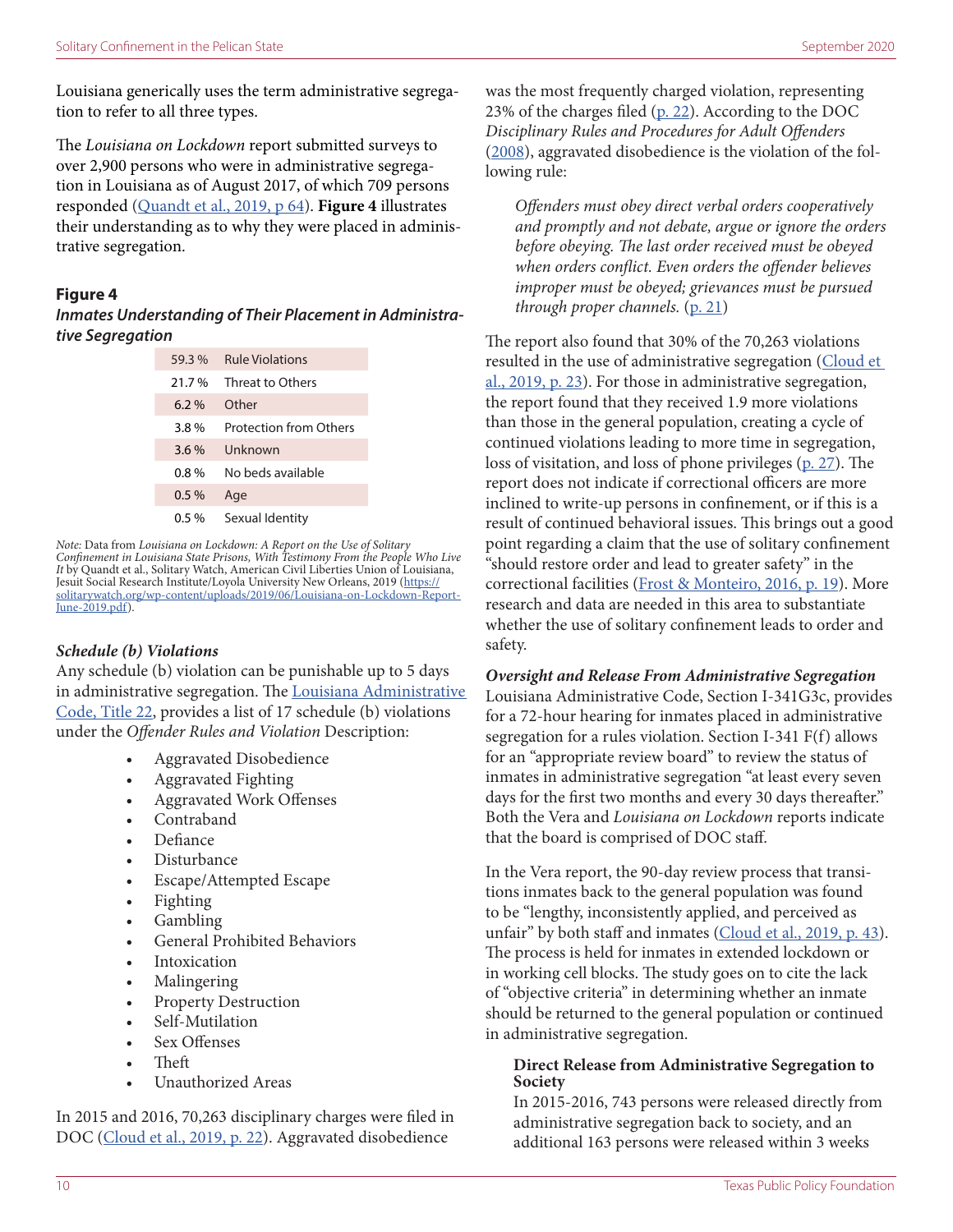<span id="page-10-0"></span>of completing confinement [\(Cloud et al., 2019, p. 45\)](https://www.vera.org/downloads/publications/safe-alternatives-segregation-initiative-findings-recommendations-ldps.pdf). Most were not afforded reentry programming prior to their release.

A study conducted in 2007 in Washington state showed that inmates released directly from supermax had a higher recidivism rate and committed new offenses sooner than inmates who were released 3 months or longer after completing supermax ([Lovell, et al., 2007,](https://journals.sagepub.com/doi/abs/10.1177/0011128706296466)  [p. 633](https://journals.sagepub.com/doi/abs/10.1177/0011128706296466)).

The studies conducted by Williams [\(2016\)](https://doi.org/10.2105/AJPH.2016.303468) and Haney ([2002\)](http://webarchive.urban.org/UploadedPDF/410624_PyschologicalImpact.pdf) outlined the harmful psychological impact and physical health issues attributed to the extended use of solitary confinement. The practice of directly releasing inmates from solitary confinement to society can have a negative impact on their successful reentry. *The Safe Alternatives to Segregation Initiative* recommends that this practice be eliminated, which would "likely decrease recidivism" ([Cloud et al., 2019, p. 48](https://www.vera.org/downloads/publications/safe-alternatives-segregation-initiative-findings-recommendations-ldps.pdf)).

#### *Alternatives to Solitary Confinement*

In conjunction with the recommendations offered in this paper, the following alternatives should be considered, or continued within DOC facilities.

#### **Transparency and Reporting**

The task of collecting data regarding the use of solitary confinement is challenging as evidenced by the lack of data in Louisiana concerning inmates housed in local jails and female inmates. When developing best practices and research, nationally, the challenge has been even greater. Obtaining data from the federal prison system, 50 different state prison systems, and over 3,000 local jails througout the United States regarding a practice that is uniquely defined in each state poses a signficant difficulty in data collection. Requiring DOC to report the number of inmates in administrative segregation will allow for transparency and a more accurate picture of DOC's reliance and overuse of "administrative segreation," or solitary confinement.

#### **Vera Pilot Programs**

Vera's *The Safe Alternatives to Segregation Initiative* report details pilot programs that were implemented at several DOC facilities. One of the programs focuses on death row inmates allowing them more time out of their cells, providing more group activities, and giving them access to programming [\(Cloud et al., 2019, p. 6\)](https://www.vera.org/downloads/publications/safe-alternatives-segregation-initiative-findings-recommendations-ldps.pdf). As of December 2019, there were 68 inmates on death row in Louisiana (DO[C, 2019, p. 68](https://s32082.pcdn.co/wp-content/uploads/2020/03/0B-Demographics-1.pdf)).

Aggravated disobedience is the most frequently charged violation in Louisiana prisons ([Cloud et al., 2019, p. 22](https://www.vera.org/downloads/publications/safe-alternatives-segregation-initiative-findings-recommendations-ldps.pdf)). Simply failing to obey the orders of a correctional

officer even when force, or violence, is not involved can place someone in administrative segregation. Another pilot program from Vera employs the use of a disciplinary matrix with the goal of reducing rule infractions that can lead to administrative segregation, and reducing time spent in segregation by clearly defined sanctions that are dictated by the severity of the violation [\(p.](https://www.vera.org/downloads/publications/safe-alternatives-segregation-initiative-findings-recommendations-ldps.pdf)  [6](https://www.vera.org/downloads/publications/safe-alternatives-segregation-initiative-findings-recommendations-ldps.pdf)).

#### **Recommendations**

The following policy recommendations are offered to bring Louisiana's solitary confinement law up to date, limit its use, and allow transparency in the use of solitary confinement.

#### *Recommendation 1*

Revise and amend RS 15:865 to provide a definition of "solitary confinement." The definition should encompass all forms of "isolation; administrative, protective, or disciplinary segregation; permanent lockdown; maximum security; supermax; security housing; special housing; intensive management; and restrictive housing units" (NCCHC, [2020, Definition\)](https://www.ncchc.org/solitary-confinement). Revise the language that references "state penitentiary" to include "persons in the physical custody of the Department of Corrections" in order to clarify that this provision applies to those state inmates housed in parish jails. Further, the exemption for "police regulations" should be revised to reflect the disciplinary policies enacted by DOC. Parish jails must follow the same procedures and policies as DOC facilities regarding the use of administrative segregation.

#### *Recommendation 2*

End the practice of releasing inmates directly from administrative segregation into the community. In Louisiana from 2015-2016, 743 persons were released directly from administrative segregation back to society, and an additional 163 persons were released within 3 weeks of completing con-finement ([Cloud et al., 2019, p. 45](https://www.vera.org/downloads/publications/safe-alternatives-segregation-initiative-findings-recommendations-ldps.pdf)). The Washington state study found that persons released directly from supermax, which has become synonymous with solitary confinement, had a higher recidivism rate and committed new offenses sooner than inmates who were released 3 months or longer after completing supermax [\(Lovell et al., 2007, p. 633](https://journals.sagepub.com/doi/abs/10.1177/0011128706296466)).

#### *Recommendation 3*

Train correctional staff in de-escalation techniques that focus on alternative ways to address violations like "aggravated disobedience," which account for 23% of the violations issued ([Cloud et al., 2019, p. 22](https://www.vera.org/downloads/publications/safe-alternatives-segregation-initiative-findings-recommendations-ldps.pdf)).

#### *Recommendation 4*

Require DOC to submit a quarterly report of all DOC inmates, male and female, in administrative segregation, the purpose for the confinement, the amount of time in confinement, DOC or parish jail inmate, and a cumulative total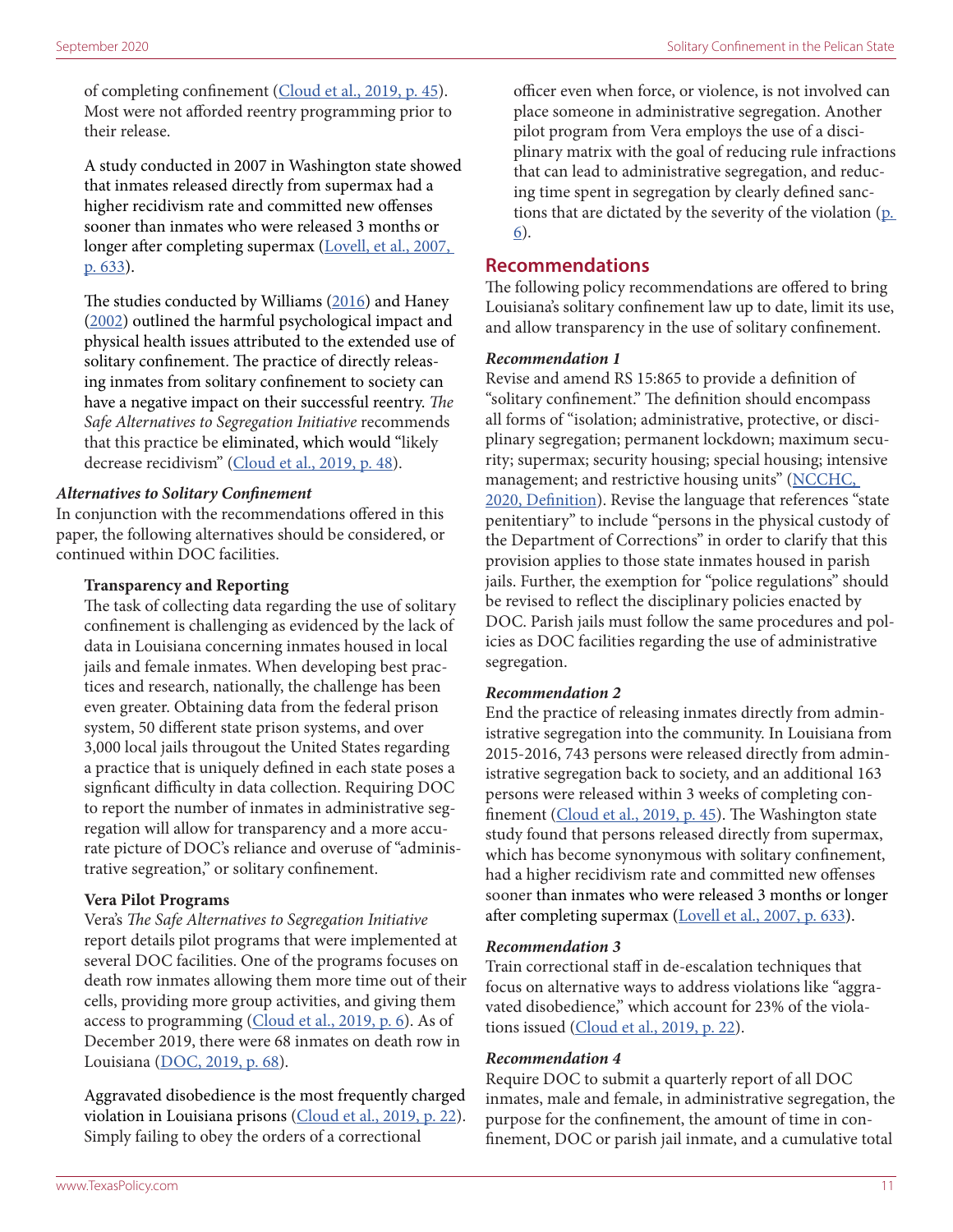<span id="page-11-0"></span>of days spent in confinement since entering DOC custody. Distinctions should be made for inmates in punitive confinement versus protective confinement. Require DOC to submit in its annual budget the estimated cost for the use of administrative segregation.

#### *Recommendation 5*

Previous attempts by the Legislature, like HR1 in 2014, have failed to address Louisiana's use of solitary confinement. A concurrrent resolution is recommended that would create a Solitary Confinement Task Force that reports to the House Administration of Criminal Justice Committee and consists of the chairperson of the House Administration of Criminal Justice Committee, the chairperson of the Senate Judiciary B Committee, formerly incarcerated persons, a DOC representative, a representative of the Governor's Office, a representative of the Louisiana Sheriff 's Association, and criminal justice stakeholders. The task force would review DOC's current policies regarding the use of administrative segregation, the training of correctional officers in alternative de-escalation methods, the current violation process, and the overall effectiveness of DOC's use of solitary confinement. Additionally, the task force would propose legislative and policy changes regarding Louisiana's use of solitary confinement.

#### **Conclusion**

From the early 1800s to the present day, the Louisiana penitentiary system has used solitary confinement in one form or another. The name and definition change, but the effects remain the same. In fact, the law abolishing solitary confinement has remained almost unchanged since 1838. Despite the history, numerous federal lawsuits, and the experiences of the Angola 3, the punitive segregation practice remains. Current law does not define "solitary confinement" or "police regulations."

DOC has been participating in programs under the direction of Vera to identify and address its use of administrative segregation. The latest reports on Louisiana's use of administrative segregation do not reflect data past 2018. DOC has implemented pilot programs in some of its facilities that address disciplinary procedures along with alternatives to segregation. We are awaiting new data that will reflect the results of DOC and Vera's collaboration.

There are times when the appropriate use of administrative segregation is necessary to prevent violence, and/or protect both staff and general prison population. The overreliance on and overuse of administrative segregation have both human and financial costs. DOC must learn from the past and move forward. In recent years, DOC has moved from the days of Camp J and the Angola 3. However, there is much more work to be done. Making statutory changes will ensure that Louisiana does not repeat its checkered past but continue to move in a direction that creates a safe environment for correctional officers and the persons in their custody.  $\mathbb{X}$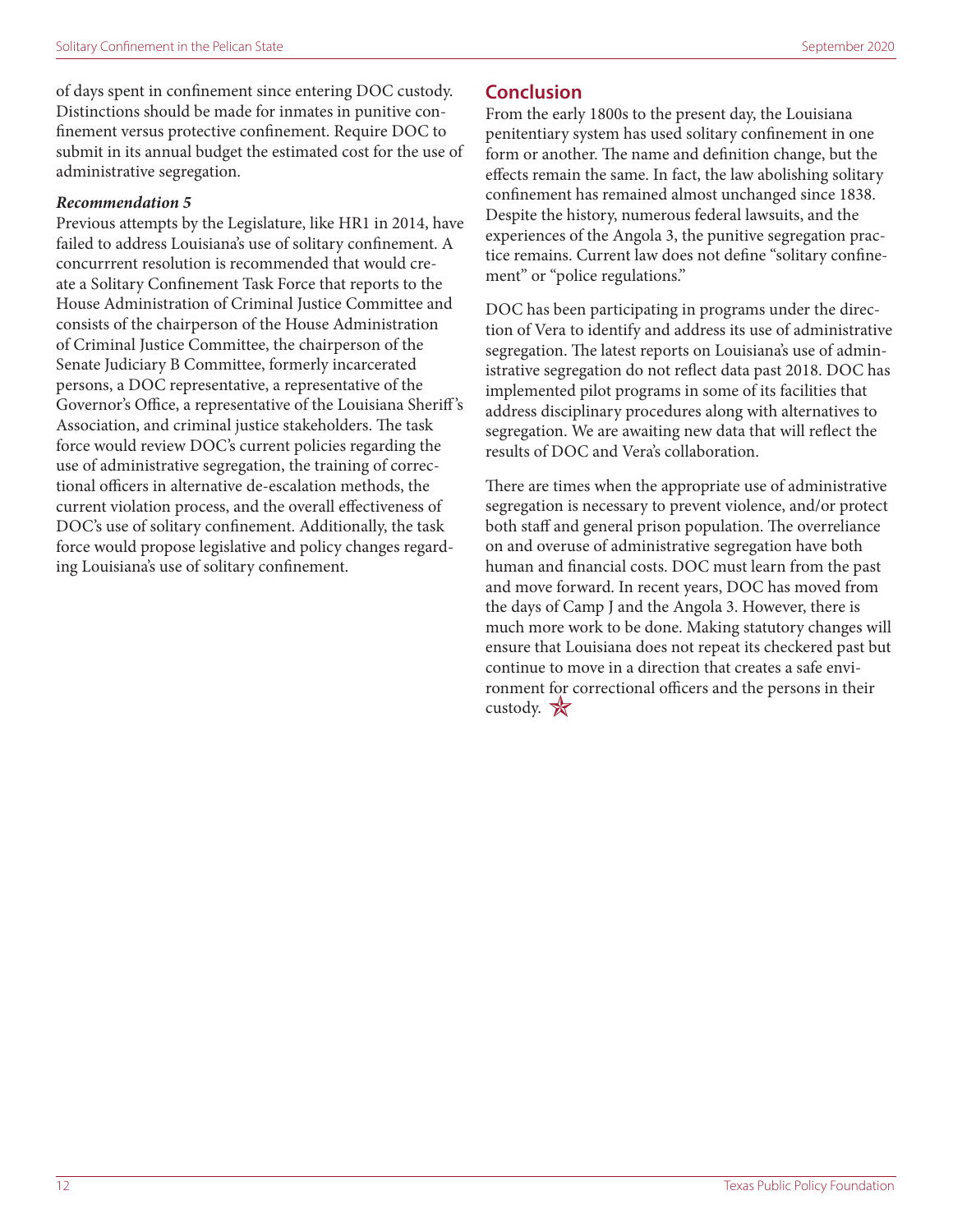#### **References**

- Acts Passed at the ... Session of the Legislature of the State of Louisiana .... (1838). New Orleans: J. C. de St. Romes. Retrieved from [https://www.google.com/books/edition/Acts\\_Passed\\_at\\_the\\_Session\\_of\\_the\\_Legisl/](https://www.google.com/books/edition/Acts_Passed_at_the_Session_of_the_Legisl/AH5GAQAAIAAJ?hl=en&gbpv=0) [AH5GAQAAIAAJ?hl=en&gbpv=0](https://www.google.com/books/edition/Acts_Passed_at_the_Session_of_the_Legisl/AH5GAQAAIAAJ?hl=en&gbpv=0)
- Angola Museum at the Louisiana State Penitentiary. (n.d.). History of Angola. Retrieved July 31, 2020, from [https://www.](https://www.angolamuseum.org/history-of-angola) [angolamuseum.org/history-of-angola](https://www.angolamuseum.org/history-of-angola)
- Association of State Correctional Administrators and the Liman Center for Public Interest at Yale Law School. (2018). Reforming restrictive housing: The 2018 ASCA-Liman nationwide survey of time-in-cell. [https://law.yale.edu/sites/](https://law.yale.edu/sites/default/files/area/center/liman/document/asca_liman_2018_restrictive_housing_released_oct_2018.pdf) [default/files/area/center/liman/document/asca\\_liman\\_2018\\_restrictive\\_housing\\_released\\_oct\\_2018.pdf](https://law.yale.edu/sites/default/files/area/center/liman/document/asca_liman_2018_restrictive_housing_released_oct_2018.pdf)
- Bureau of Justice Statistics. (1986). Historical corrections statistics in the United States, 1850 1984. [https://www.bjs.gov/](https://www.bjs.gov/content/pub/pdf/hcsus5084.pdf) [content/pub/pdf/hcsus5084.pdf](https://www.bjs.gov/content/pub/pdf/hcsus5084.pdf)
- Cloud, D., LaChance, J., Smith, L., & Galarza, L. (2019). The safe alternatives to segregation initiative: findings and recommendations for the Louisiana department of public safety and corrections, and progress toward implementation. Vera Institute of Justice. [https://www.vera.org/downloads/publications/safe-alternatives](https://www.vera.org/downloads/publications/safe-alternatives-segregation-initiative-findings-recommendations-ldps.pdf)[segregation-initiative-findings-recommendations-ldps.pdf](https://www.vera.org/downloads/publications/safe-alternatives-segregation-initiative-findings-recommendations-ldps.pdf)
- *Encyclopedia Britannica*. (n.d.). Biography Edward Livingston. Retrieved July 30, 2020, from [https://www.britannica.com/](https://www.britannica.com/biography/Edward-Livingston) [biography/Edward-Livingston](https://www.britannica.com/biography/Edward-Livingston)
- Forret, J. (2013). Before Angola: Enslaved prisoners in the Louisiana State Penitentiary. Louisiana History: The Journal of the Louisiana Historical Association, 54(2), 133-171. [www.jstor.org/stable/24396520](http://www.jstor.org/stable/24396520)
- Frost, N., & Monteiro, C. (2016). Administrative segregation in U.S. prisons. National Institute of Justice. [https://www.](https://www.ncjrs.gov/pdffiles1/nij/249749.pdf) [ncjrs.gov/pdffiles1/nij/249749.pdf](https://www.ncjrs.gov/pdffiles1/nij/249749.pdf)
- Haney, C. (2002). The psychological impact of incarceration: implications for post-prison adjustment. From Prison to Home Conference. [http://webarchive.urban.org/UploadedPDF/410624\\_PyschologicalImpact.pdf](http://webarchive.urban.org/UploadedPDF/410624_PyschologicalImpact.pdf)
- HR1. Louisiana State Legislature. Regular (2014). <https://www.legis.la.gov/Legis/BillInfo.aspx?i=225166&sbi=y>
- Louisiana Department of Public Safety and Corrections. (2008). Disciplinary rules and procedures for adult offenders. [https://www.law.umich.edu/special/policyclearinghouse/Documents/LA%20B-05-001%20Offender%20Rule%20](https://www.law.umich.edu/special/policyclearinghouse/Documents/LA%20B-05-001%20Offender%20Rule%20Book%20OCR.pdf) [Book%20OCR.pdf](https://www.law.umich.edu/special/policyclearinghouse/Documents/LA%20B-05-001%20Offender%20Rule%20Book%20OCR.pdf)
- Louisiana Department of Public Safety and Corrections. (2019, December 31). Demographics [Fact sheet]. [https://s32082.](https://s32082.pcdn.co/wp-content/uploads/2020/03/0B-Demographics-1.pdf) [pcdn.co/wp-content/uploads/2020/03/0B-Demographics-1.pdf](https://s32082.pcdn.co/wp-content/uploads/2020/03/0B-Demographics-1.pdf)
- Louisiana, & Phillips, U. B. (1856). The revised statutes of Louisiana. New Orleans: John Claiborne. [https://babel.hathitrust.](https://babel.hathitrust.org/cgi/pt?id=nyp.33433007133444&view=1up&seq=7) [org/cgi/pt?id=nyp.33433007133444&view=1up&seq=7](https://babel.hathitrust.org/cgi/pt?id=nyp.33433007133444&view=1up&seq=7)
- Louisiana, & Wolff, S. (1904). Constitution and revised laws of Louisiana: containing the constitution of 1898, and the revised statutes of the state (official edition of 1870) as amended by acts of the General Assembly from the session of 1870 to that of 1902, inclusive ... (2nd enl. and rev. ed.). New Orleans, LA: F.F. Hansell. Retrieved April 24, 2020, from<https://babel.hathitrust.org/cgi/pt?id=hvd.hl39mc&view=1up&seq=7>
- Lovell, D., Johnson, L. C., & Cain, K. C. (2007). Recidivism of supermax prisoners in Washington State. Crime & Delinquency, 53(4), 633–656.<https://journals.sagepub.com/doi/abs/10.1177/0011128706296466>
- Lyons, G. (1974). Louisiana and the Livingston criminal codes. Louisiana History: The Journal of the Louisiana Historical Association, 15(3), 243-272.<https://www.jstor.org/stable/4231403>
- National Commission on Correctional Health Care. (n.d.). Solitary confinement. Retrieved May 5, 2020, from: <https://www.ncchc.org/solitary-confinement>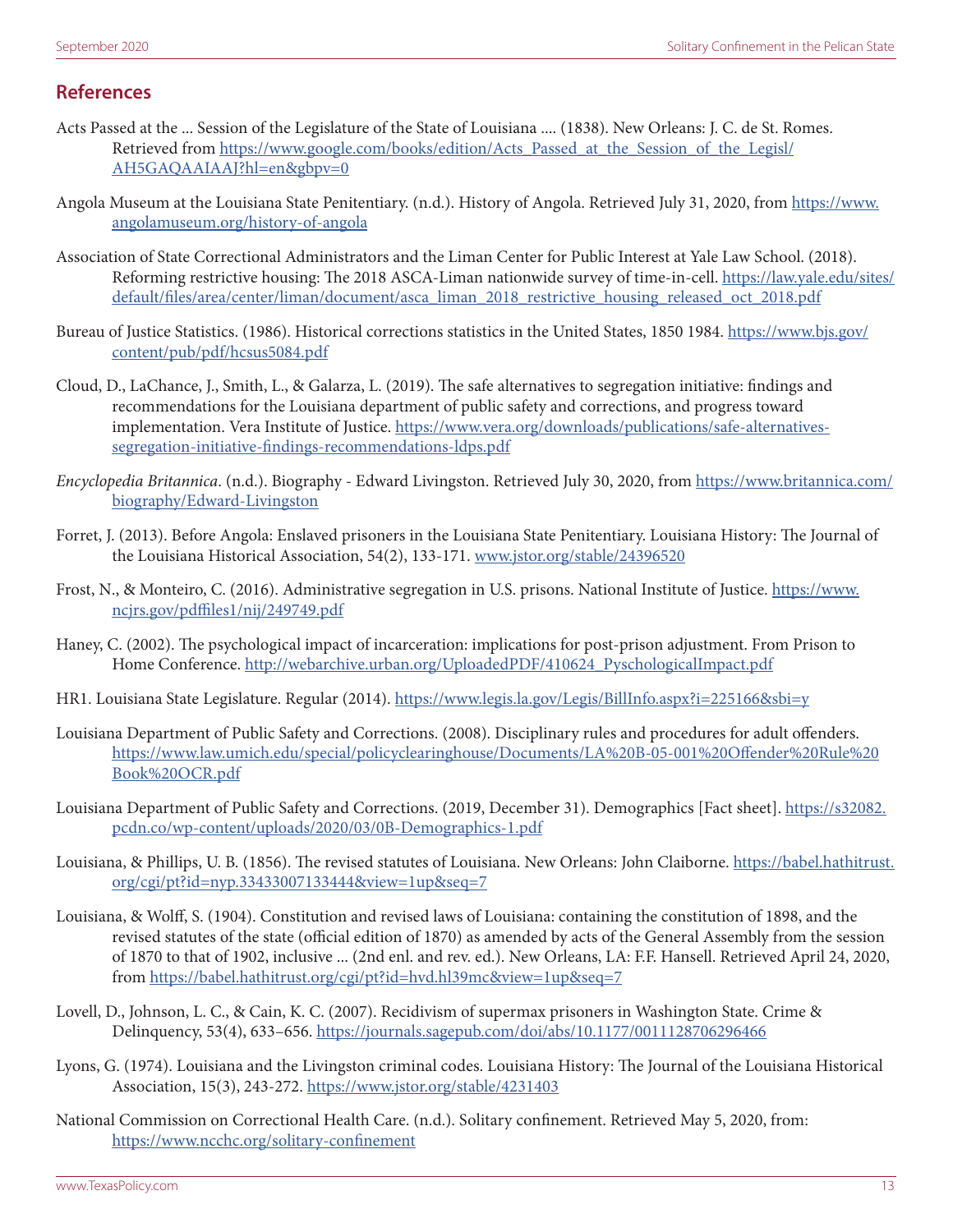- Newsone. (2011, October 4). Most notorious prisons in the US. [https://newsone.com/1565605/most-notorious-prisons](https://newsone.com/1565605/most-notorious-prisons-in-the-us/)[in-the-us/](https://newsone.com/1565605/most-notorious-prisons-in-the-us/)
- Pope Francis. (2014, October 23). Address of Pope Francis to the delegates of the international association of penal law. [http://www.vatican.va/content/francesco/en/speeches/2014/october/documents/papa-francesco\\_20141023\\_](http://www.vatican.va/content/francesco/en/speeches/2014/october/documents/papa-francesco_20141023_associazione-internazionale-diritto-penale.html) [associazione-internazionale-diritto-penale.html](http://www.vatican.va/content/francesco/en/speeches/2014/october/documents/papa-francesco_20141023_associazione-internazionale-diritto-penale.html)
- Prison Policy Initiative. (n.d.). Louisiana profile. Retrieved July 30, 2020, from [https://www.prisonpolicy.org/profiles/](https://www.prisonpolicy.org/profiles/LA.html) [LA.html](https://www.prisonpolicy.org/profiles/LA.html)
- Quandt, K. R., Casella, J., Gilbert, A. Kiebala, V., Manson, J., Schwartzmann, K., & Weishar S. (2019). Louisiana on lockdown: a report on the use of solitary confinement in Louisiana state prisons, with testimony from the people who live it. Solitary Watch; American Civil Liberties Union of Louisiana; Jesuit Social Research Institute/Loyola University New Orleans [https://solitarywatch.org/wp-content/uploads/2019/06/Louisiana-on-Lockdown-Report-](https://solitarywatch.org/wp-content/uploads/2019/06/Louisiana-on-Lockdown-Report-June-2019.pdf)[June-2019.pdf](https://solitarywatch.org/wp-content/uploads/2019/06/Louisiana-on-Lockdown-Report-June-2019.pdf)
- Richmond, C., Conyers, J., Nadler, J., & Scott, R. (2013, July 12). Letter to DOJ regarding Angola 3. [https://bobbyscott.](https://bobbyscott.house.gov/sites/bobbyscott.house.gov/files/migrated/images/user_images/gt/stories/7_12_13_Letter_to_DOJ_re_Angola_3.pdf) [house.gov/sites/bobbyscott.house.gov/files/migrated/images/user\\_images/gt/stories/7\\_12\\_13\\_Letter\\_to\\_DOJ\\_re\\_](https://bobbyscott.house.gov/sites/bobbyscott.house.gov/files/migrated/images/user_images/gt/stories/7_12_13_Letter_to_DOJ_re_Angola_3.pdf) [Angola\\_3.pdf](https://bobbyscott.house.gov/sites/bobbyscott.house.gov/files/migrated/images/user_images/gt/stories/7_12_13_Letter_to_DOJ_re_Angola_3.pdf)
- Rideau, W., & Sinclair, B. (1985). Prisoner litigation: How it began in Louisiana. Louisiana Law Review, 45(5), 1061-1076. <https://digitalcommons.law.lsu.edu/lalrev/vol45/iss5/11>
- Shames, A., Wilcox, J., & Subramanian, R. (2015). Solitary confinement: common misconceptions and emerging safe alternatives. Vera Institute of Justice.<https://www.safealternativestosegregation.org/resource/solitary-confinement/>
- Slovenko, R. (1959-1960). Treatment of the criminal in Louisiana and elsewhere. Tulane Law Review, 34(3), 523-570.
- Toohey, G. (2018, May 13). Angola closes its notorious Camp J, 'a microcosm of a lot of things that are wrong'. The Advocate. [https://www.theadvocate.com/baton\\_rouge/news/crime\\_police/article\\_b39f1e82-4d84-11e8-bbc2-](https://www.theadvocate.com/baton_rouge/news/crime_police/article_b39f1e82-4d84-11e8-bbc2-1ff70a3227e7.html) [1ff70a3227e7.html](https://www.theadvocate.com/baton_rouge/news/crime_police/article_b39f1e82-4d84-11e8-bbc2-1ff70a3227e7.html)
- U.S. Census Bureau (1975). *Historical statistics of the United States: Colonial times to 1970, Part 1.* [https://www.census.gov/](https://www.census.gov/history/pdf/histstats-colonial-1970.pdf) [history/pdf/histstats-colonial-1970.pdf](https://www.census.gov/history/pdf/histstats-colonial-1970.pdf)
- Wagner, P., & Sawyer, W. (2018, June). States of incarceration: The global context 2018. [https://www.prisonpolicy.org/](https://www.prisonpolicy.org/global/2018.html) [global/2018.html](https://www.prisonpolicy.org/global/2018.html)
- Ward, D. A., & Werlich, T. G. (2003). Alcatraz and Marion: Evaluating super-maximum custody. Punishment & Society, 5(1), 53–75.<https://doi.org/10.1177/1462474503005001295>
- *Wilkerson v. Stadler*, 639 F. Supp. 2d 654 (M.D. La. 2007 [https://www.courtlistener.com/opinion/2520775/wilkerson-v](https://www.courtlistener.com/opinion/2520775/wilkerson-v-stalder)[stalder](https://www.courtlistener.com/opinion/2520775/wilkerson-v-stalder)
- Williams B. A. (2016). Older prisoners and the physical health effects of solitary confinement. American Journal of Public Health, 106(12), 2126–2127. <https://doi.org/10.2105/AJPH.2016.303468>

*Williams v. Edwards*, 547 F.2d 1206 (5th Cir. 1977). <https://casetext.com/case/williams-v-edwards>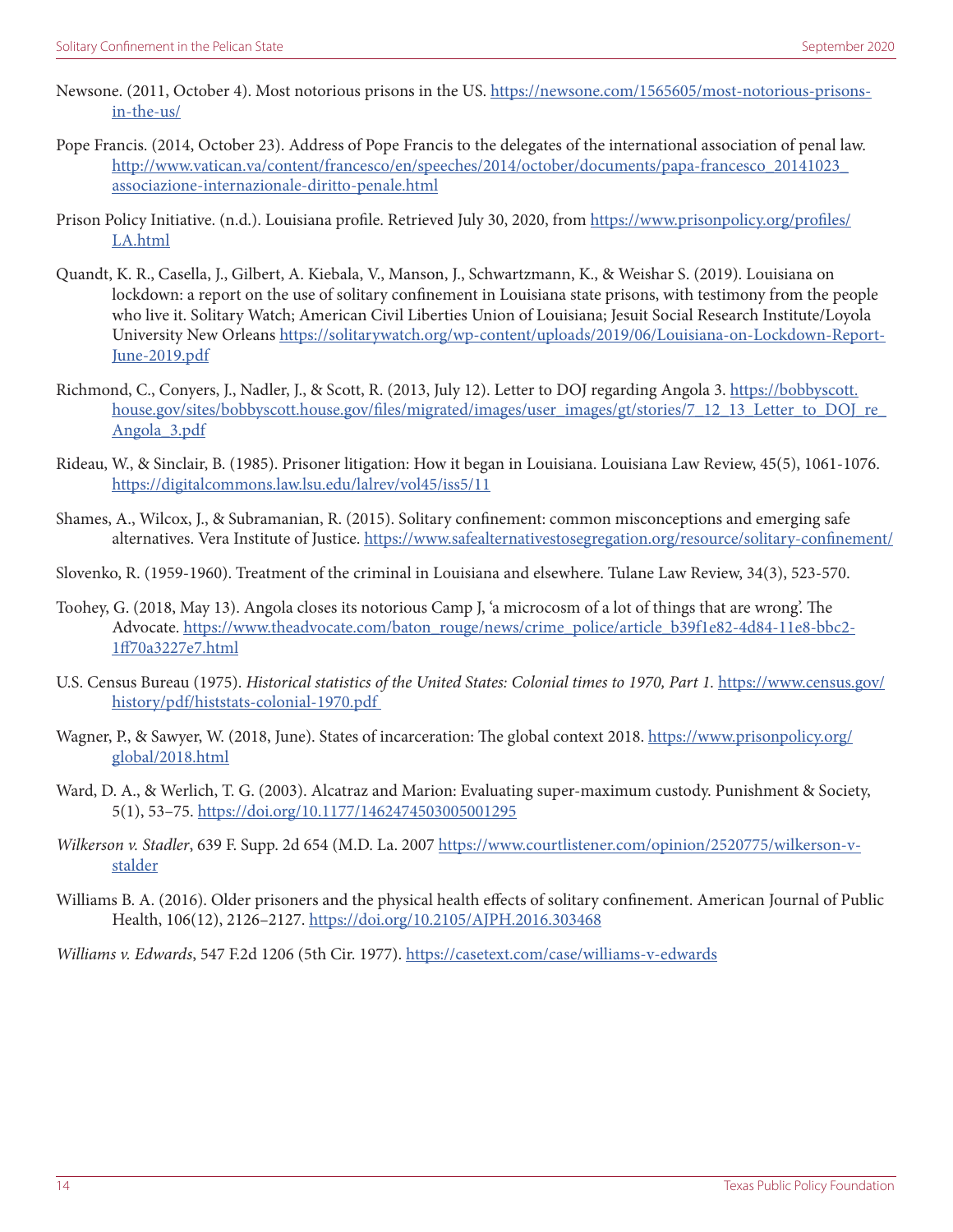#### **ABOUT THE AUTHOR**



**Scott Peyton** is the Louisiana state director for Right on Crime. He has over 12 years of work experience with the State of Louisiana: first as a child welfare specialist, then as a juvenile probation and parole officer. Prior to joining Right on Crime, he worked in adult probation and parole as a specialist supervising violent offender caseloads. Peyton has spent time as both a volunteer and reserve deputy sheriff, as well as providing as-needed support to Elayn Hunt Correctional Center working as a correctional officer. Peyton holds an instructor certification from Peace Officer Standards and Training and has taught at the Probation and Parole Police Academy. Peyton has witnessed firsthand the need for criminal justice reform, the impacts of rehabilitation and re-entry programs, and the inner workings of the Louisiana Probation and Parole system.

Peyton trained as a medic in the Louisiana National Guard before being honorably discharged in 1991. He graduated from the University of Southwestern Louisiana with a BS in criminal justice in 1992.